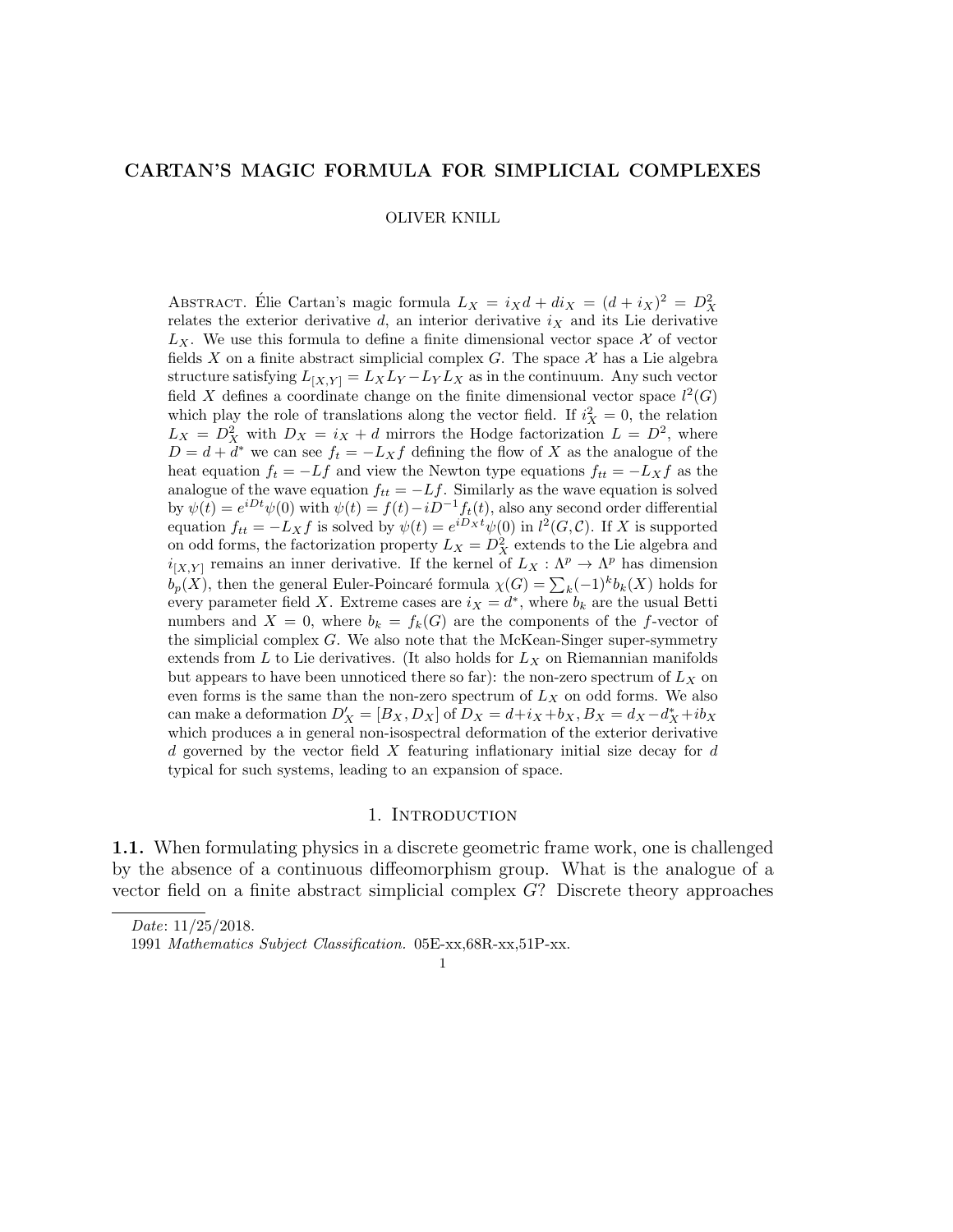like [7, 16, 19] have put forward some notions. What about a combinatorial discrete frame work [13]?

1.2. In order to get a continuum motion, one always can just look at paths in the unitary group on the Hilbert space  $l^2(G)$  like for example isospectral Lax deformations  $D' = [B, D]$  of the exterior derivative d defining  $D = d + d^*$  [11, 10]. But we would like to have a definition of vector field which is formally identical to the classical case and which agrees with the classical case if the differential complex comes from a Riemannian manifold.

1.3. As in the continuum, like on a Riemannian manifold [1, 8], we would like to see vector fields related to 1-forms, possibly moderated by a Riemannian metric, The presence of an exterior derivative d then produces potential fields  $F = dV$ which then can be used to generate dynamics like  $x'' = -\nabla V(x)$ . In that case, the Riemannian structure allows to transfer the 1-form  $dV$  into a vector field  $\nabla V$ . In this note, we look at a vector field notion in the discrete which works on any finite abstract simplicial complex  $G$ , a finite set of non-empty sets x invariant under the process of taking non-empty finite subsets.

**1.4.** We see that there is a finite dimensional Lie algebra of vector fields X for which the Lie derivative  $L_X$  defines a coordinate change which commutes with exterior differentiation d. The coordinate changes allow to have a basic general covariance principle. The motion can be extended to a Hamiltonian frame work so that we could look also at analogues the Kepler problem, where a mass point moves in a central field given by a potential associated to the geometry. Given a vector field X, then the solution  $\psi(t) = e^{iD_x t} \psi(0)$  of the second order and so a Newton type equation  $f_{tt} = -L_X f$  with  $L_X = D_X^2$  and  $\psi(0) = f(0) - iD_X^{-1} f_t(0)$  resembles then the solution  $e^{iDt}\psi(0)$  of the wave equation  $f_{tt} = -Lf$  with  $L = D^2$ . It is the Cartan magic formula [5], which is now part of any differential topology book like [1]) which produces the analogy between the wave equation with Hodge Laplacian  $L = dd^* + d^*d = (d + d^*)^2 = D^2$  and the Lie derivative  $L_X = di_X + i_Xd = (d + i_X)^2 =$  $D_X^2$ . The **Cartan formula** can therefore be seen as a key to port notions of ordinary differential equations on manifolds to discrete spaces like simplicial complexes.

1.5. The Cartan formula has been used in the past in discrete frame works (it appears in [17]). Usually, in the Newton case as well as in the wave case, one does not write the dynamics using complex coordinates. Here in the discrete, it is convenient as the equations become just Schrödinger equations giving paths in the unitary group. The wave equation case with Laplacian  $L$  is the most symmetric case, where the propagation of information happens in all directions or (if the momentum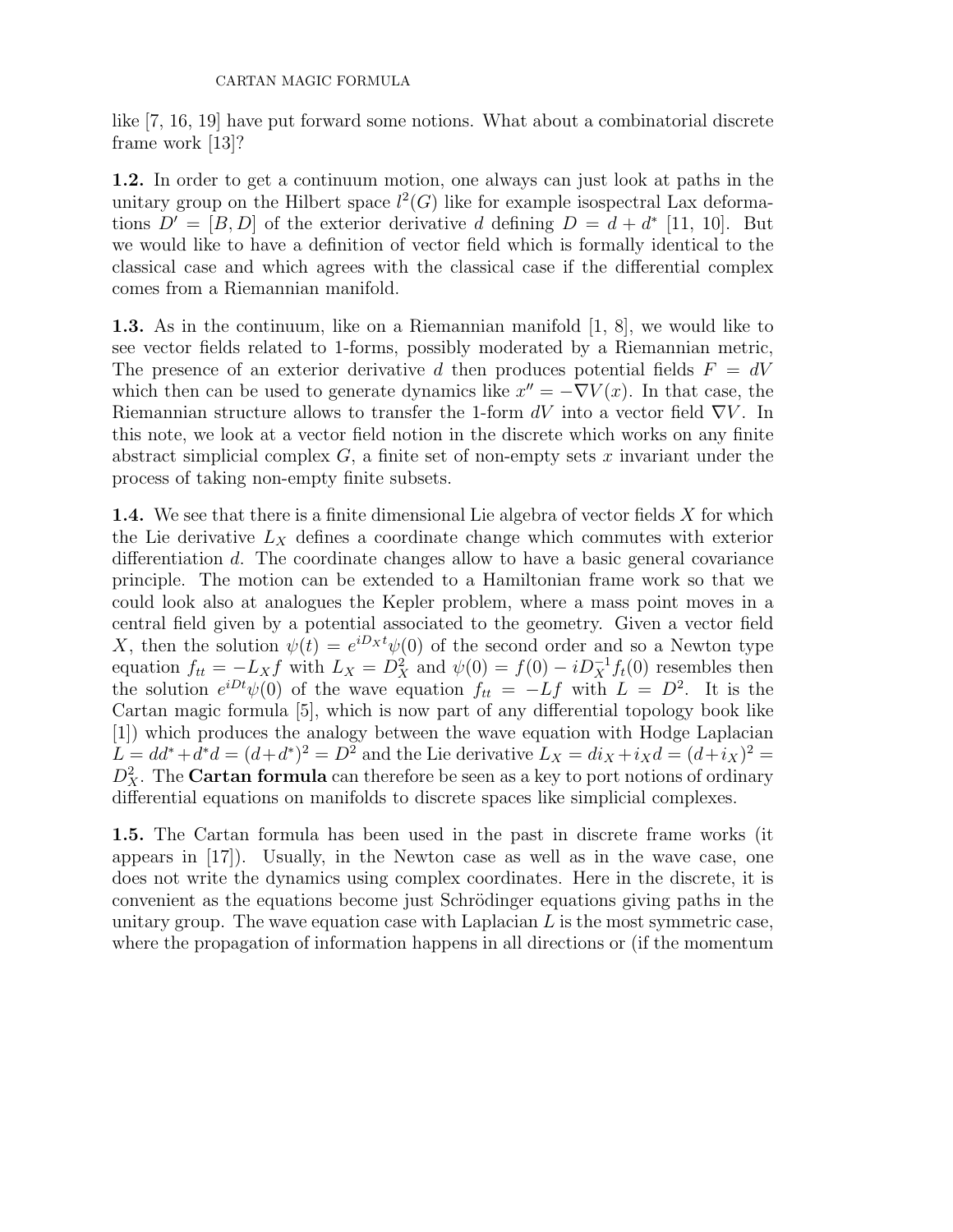OLIVER KNILL

 $f_t$  is chosen accordingly) allows to force the propagation into a specific direction. The analogue of ordinary differential equations are obtained when replacing L with  $L_X$ , in which X is a deterministic field, which assigns to a simplex, just one smaller dimensional simplex.

1.6. The note draws also from insight gained in [18, 12] and belongs to the theme of looking for finite dimensional analogues of partial differential equations in the continuum. The set-up for [18] builds on work like [3] and is an advection model for a **directed graph** G is  $u' = -Lu$ , where  $L = \text{div}(V(\text{grad}_0(u)))$  is the directed Laplacian on the graph. As in the usual (scalar) Laplacian  $L = d^*d$  for undirected graphs which leads to the heat equation  $u' = -Lu$ , the advection Laplacian uses difference operators: the modification of the gradient  $\text{grad}_0$  which is the maximum of grad and 0. The divergence div  $= d^*$  as well as grad  $= d$  are defined by the usual exterior derivative  $d$  on the graph. The **consensus model** is the situation, where the graph G is replaced by its **reverse graph**  $G<sup>T</sup>$ , where all directions are reversed. One can therefore focus on advection. A central part of [18] relates this to Markov chains. If  $L = D - A$ , then  $M = AD^{-1}$  is a left stochastic matrix, a Markov operator, which maps probability vectors to probability vectors. The kernel of  $L$  is related to the fixed points of M. Assume  $LD^{-1}u = 0$ , then  $(D - A)D^{-1}u = 0$  and  $u = AD^{-1}u = Mu$ . Perron-Frobenius allows to study the structure of the equilibria which are given by the kernel of L. This concludes the diversion into advection.

1.7. What is the connection? While the topic is related, we look here at differential equations on all differential forms and not only on 0-forms. Also, we don't yet really study the dynamics much and just establish the linear algebra set-up showing that there is an elementary way to define a Lie algebra of vector fields in a discrete set-up. The affinity to the continuum is that the formalism is not only similar but identical to the continuum. Whatever is done works both for Riemannian manifolds or finite abstract simplicial complexes or more generally for a differential complex. There are many open questions as seen at the end of this note: integer-valued deterministic  $X$ often produce integer eigenvalues of  $L_X$  for example. We would like to know when this is case appears.

1.8. An other angle emerged while teaching the multi-variable Taylor theorem in [14]. Already the single variable Taylor theorem can be seen as the solution  $f(t, x) =$  $e^{Dt}f(0)$  of the **transport equation**  $f_t = Df$  with  $D = d/dx$ , a partial differential equation. Because also  $f(t, x) = f(x + t)$  solves this partial differential equation, we have  $f(x + t) = e^{Dt} f(0)$  which becomes so the Taylor theorem, provided the initial function  $f(0)$  is real analytic. For a multivariate function we can replace  $L = D^2$ with a Lie derivative  $L_X = D_X^2$  and in the case of a constant field  $X = v$ , a Taylor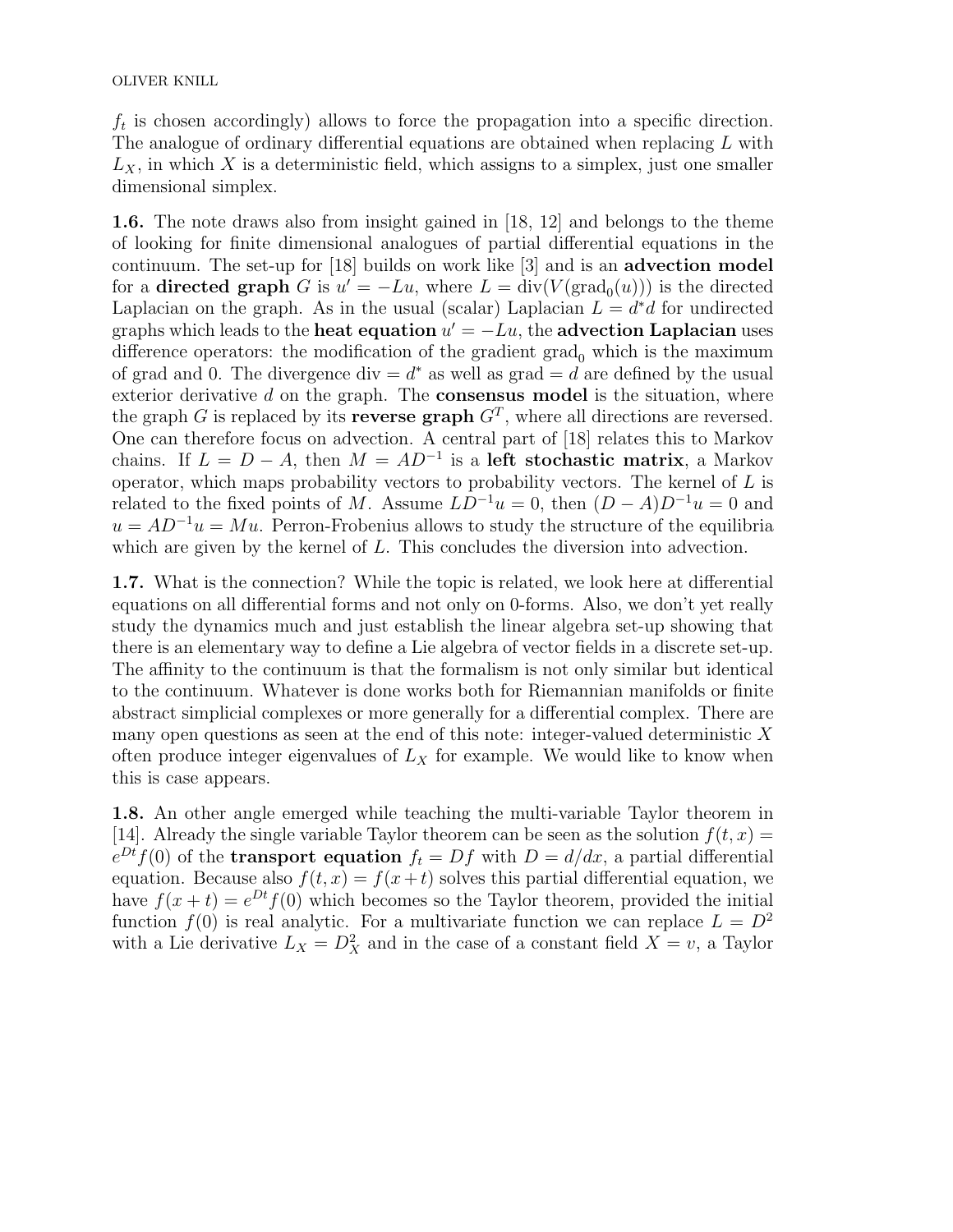expansion  $f(x+tv) = f(x) + df(x)tv + d^2 f(x)(tv)^2/2 + ...$  (The multivariable Taylor theorem can be formulated conveniently using directional (Fréchet) derivatives which is how textbooks like [6, 2] treats the subject in higher dimensions, avoiding tensor calculus.) As both L and  $L_X$  can be written as a square  $L = D^2, L_X = D_X^2$ , the analogy between the wave and Newton equation has appeared. The frame work shows that a"diffeomorphism Lie group" exists in any geometric structure with an exterior derivative; Taylor links the vector field Lie algebra with translation.

# 2. From Cartan to d'Alembert

**2.1.** Given a smooth compact manifold  $M$  or a simplicial complex  $G$  with exterior derivative  $d: \Lambda^p \to \Lambda^{p+1}$ , then every vector field X defines an interior derivative  $i_X$  :  $\Lambda^p \to \Lambda^{p-1}$ . The Cartan magic formula writes the Lie derivative  $L_X$ as  $L_X = di_X + i_X d$ . From the identities  $d^2 = 0$  and  $i_X^2 = 0$  follows that  $L_X$ commutes with d. We know already from the continuum, that without the  $di_X$ part, the naive directional derivative  $i_Xd$  alone would not work, as it would be coordinate dependent. A  $L_X$  commutes with d it leads to a chain homotopy between the complexes before and after the coordinate transformation. Like the Hodge Laplacian  $L = dd^* + d^*d$ , we can write  $L_X$  as a square: define  $D_X = d + i_X$  and  $D = d + d^*$ . Then,  $L_X = D_X^2$  and  $L = D^2$ . The **directional Dirac operator**  $D_X$ has also an adjoint  $D_X^*$  but it is different from  $D_X$  in general. Despite the notation used, the directional Dirac operator is not the directional derivative used in calculus. The operators  $d, i_X, D_X$  and  $L_X$  work on the linear space of all differential forms.

**2.2.** If  $L = D^2$  is the Hodge Laplacian with Dirac operator  $D = d + d^*$ , then the wave equation is  $f_{tt} = -Lf$ . The directional wave equation is the formal analogue  $f_{tt} = -L_X f$ . Written in the d'Alembert form, it is  $(\partial_{tt} + L_X)f = 0$ . As L and  $L_X$  are both squares of simpler operators D and  $D_X$ , we can factor  $(\partial_t + iD_x)(\partial_t - iD_t)f = 0$  or  $(\partial_t + iD)(\partial_t - iD)f = 0$ . The solutions  $e^{\pm iD_x}$ which with Euler's formula  $e^{iDt} = \cos(Dt) + i \sin(Dt)$  leads to the explicit solution  $f(t) = \cos(Dt)f(0) + \sin(Dt)D^{-1}f(t)$ , where  $D^{-1}$  is the pseudo-inverse is defined as  $D^{-1} f_t^{\perp}(0)$  if  $f_t^{\perp}(0)$  is in the orthogonal complement of the kernel of D.

2.3. So far, the solutions of the equations were real-valued functions in the Hilbert space  $H = l^2(G, \mathbb{R})$ . If G is a finite abstract simplicial complex, the Hilbert space is finite dimensional, and the frame work is part of linear algebra. It is convenient to build the **complex valued wave**  $\psi(0) = f(0) - iD^{-1}f_t(0)$ , (where again  $D^{-1}$  is the pseudo inverse) and get  $\psi(t) = e^{iDt}\psi(0)$ . The dynamics is now the solution to the **Schrödinger equation**  $i\psi_t = -D\psi$ , where  $\psi(0)$  encodes the initial position  $f(0)$ in its real part and the initial velocity  $f_t(0)$  in its imaginary part. This works in the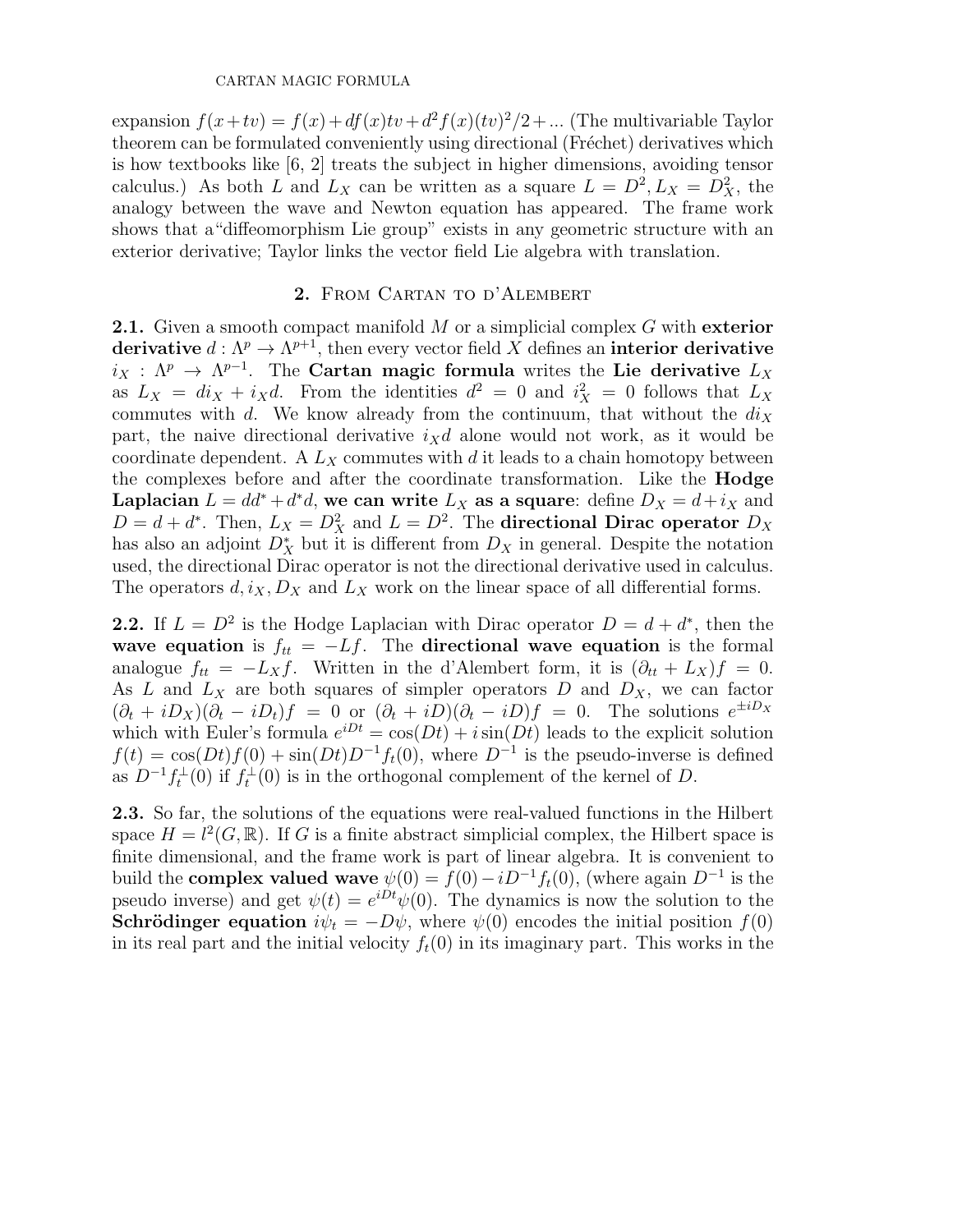same way for  $D<sub>X</sub>$ . In both cases, the wave equation for the real wave is equivalent to the Schrödinger equation for a complex wave. In the case of 0-forms, we have  $L = d^*d$  and  $L_X = i_Xd$  is the **directional derivative** in the direction X. We summarize:

Given a geometric space with an exterior derivative d, the second order real wave equation  $f_{tt} = -Lf$  is equivalent to the first order complex Schrödinger equation  $\psi' = i D \psi$ , leading to a d'Alembert solution  $\psi(t) = e^{i D t} \psi(0)$  which can then be computed using a Taylor expansion and for which the real part of  $\psi$  gives the wave solution  $f(t)$ .

## 3. The Lie algebra

3.1. Let us assume now that we are in a finite dimensional geometric space with an exterior derivative  $d: \Lambda^p \to \Lambda^{p+1}$  leading to a differential complex on a graded vector space  $\Lambda = \bigoplus_{p=0}^{\dim(G)} \Lambda^p$ . A **vector field** is defined by a linear operator  $i_X$  on  $Λ$  which maps  $Λ<sup>p</sup>$  to  $Λ<sup>p-1</sup>$  and has the property that  $i<sup>2</sup><sub>X</sub> = 0$ . We can define a Lie 2 algebra multiplication  $Z = [X, Y]$  by first forming  $L_X = i_X d + d i_X$  which is a map from  $\Lambda^p$  to  $\Lambda^p$  and then defining Z through the inner derivative

$$
i_Z = i_{[X,Y]} = [L_X, i_Y] = L_X i_Y - i_Y L_X.
$$

**3.2.** The field Z can be read of from  $i_Z$ . We also have the Lie algebra relation

$$
L_Z = i_Z d + d i_Z = L_X i_Y d - i_Y L_X d + d L_X i_Y - d i_Y L_X
$$
  
=  $L_X (L_Y - d i_Y) - i_Y L_X d + L_X d i_Y - (L_Y - i_Y d) L_X$   
=  $L_X L_Y - L_Y L_X$ .

**3.3.** Now, if  $i_Xi_Y = i_Yi_X = 0$ , then  $L_Xi_Y - i_YL_X = i_XL_Y - L_Yi_X$  because inter changing X and Y produces a change of sign of  $L_z$ . As  $L_z = i_Z d + d i_z$ , also  $i_z$ changes sign meaning Z changes sign. So,  $i_Z = L_X i_Y - i_Y L_X = -(L_Y i_X - i_X L_Y)$ .

3.4. These elementary matrix identities prove the following proposition which applies to any so derived Lie algebra of fields X with  $i_X^2 = 0$ .

**Proposition 1.** Every vector field X defines an operator  $D_X = d + i_X$  which has as a square a Lie derivative  $L_X = D_X^2$ . The set of  $L_X$  define a Lie algebra with  $L_{[X,Y]} = L_X L_Y - L_Y L_X$ . If X is in supported on odd forms, then  $i_X^2 = 0$  and  $L_X = D_X^2$  holds in the entire Lie algebra.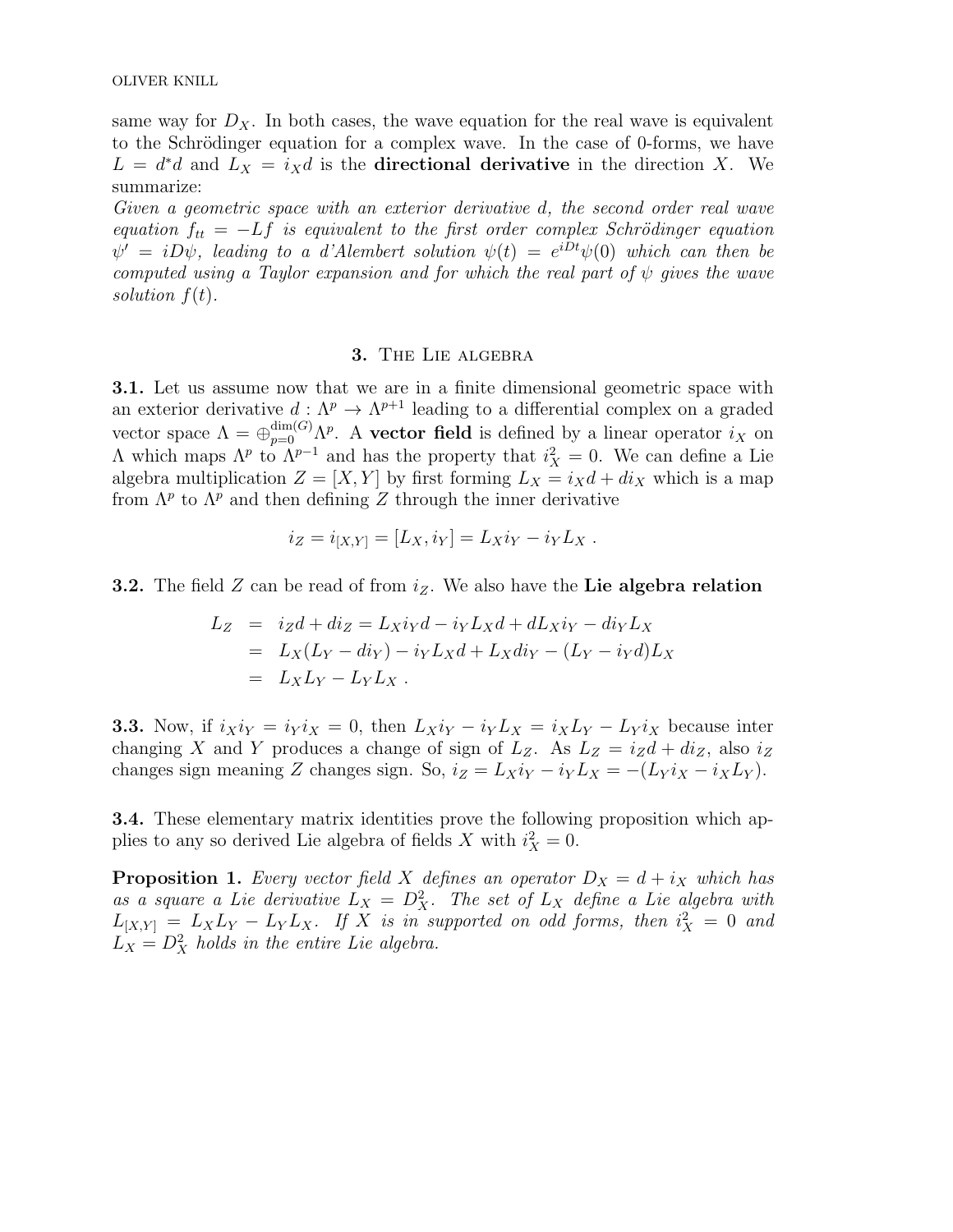**3.5.** Even so  $L_X$  is not self-adjoint in general, it plays the role of a Laplacian. In the case when  $L_X$  is not diagonalizable, we can not form the pseudo inverse when writing the dynamics in the complex but we can assume that the initial velocity is in the image of  $D_X$ . With this definition, also the adjoint operator  $d^*$  defines a vector field. We can still see  $d^* = i_X$  for some field X. It belongs to the class of vector fields X for which the eigenvalues of  $D_X$  are real.

3.6. We could look at a subclass of "deterministic fields", which have the property that for a p-form f, the  $(p-1)$ -form  $i_X f$  is supported on a single sub-simplex y of x, if f is supported on a single simplex x. This would correspond to classical vector fields close to the discrete Morse theory frame-work [7]. If X is supported on one-dimensional simplices, this is close to the discrete Morse theory set-up. Unlike in the continuum, these "deterministic fields" are not invariant under addition, nor under the Lie algebra multiplication  $[X, Y]$ . When taking the commutator of  $L_X$  and  $L_Y$  for such fields, then the corresponding inner derivative  $i_{[X,Y]}$  connects simplices which are not directly connected.

**3.7.** If the simplicial complex is one-dimensional, or if X is restrained to  $p$ -forms with odd p (or even if we like) then  $i_Z = i_{[X,Y]}$  satisfies again  $i_Z^2 = 0$  and the factorization  $L_Z = (i_Z + d)^2 = D_Z^2$  holds in the entire Lie algebra. In general, the new interior derivative is only nilpotent, because  $i_Z^{1+\dim(G)} = 0$ . The Mathematica procedures below allow to support  $X$  onto any subset of forms but we mostly use the case when  $X$  is supported on odd-dimensional forms.

**3.8.** Let us briefly look at the 1-dimensional (single-variable) classical case  $M = \mathbb{R}$ , where  $L_X = i_X d$  is what we understand to be the usual derivative  $d/dx$ . Technically, the exterior derivative d produces from a 0-form  $f \in \Lambda^0$  a 1-form  $df dx \in \Lambda^1$  which is in a different vector space than f. But for the constant vector field  $X = 1$ , the combination  $i_X d$  produces again an element in  $\Lambda^0$ . Since  $i_X^* = 0$  on 0-forms, we have  $i_X d = i_X d + d i_X = L_X$ . Now  $e^{L_X t} f = \sum_{n=0}^{\infty} (d/dx)^n \hat{f}(x) X^n t^n/n!$  is by the **Taylor formula** equal to  $f(x + tX)$ , illustrating that the derivative  $d/dx$  is the generator of the translation. The flow  $\phi_X f = f(x + tX)$  is a solution of a transport equation and not the wave equation. To get an analogue of the later, we need a second derivative in time and so a symplectic or complex structure. It is first a bit puzzling to see the Lie derivative  $L_X$  as a second order operator. But the Cartan formula shows that also in one dimensions,  $L_X = i_X d = (d + i_X)^2 = D_X^2$ is second order. In calculus, we usually think of the derivative d as a map on a space of scalar functions and not as a map from 0-forms to 1-forms. The inner derivative  $i_X$  which brings us back to 0-forms is silently assumed in calculus. This identification of 0-forms and 1-forms can not be done in the discrete because the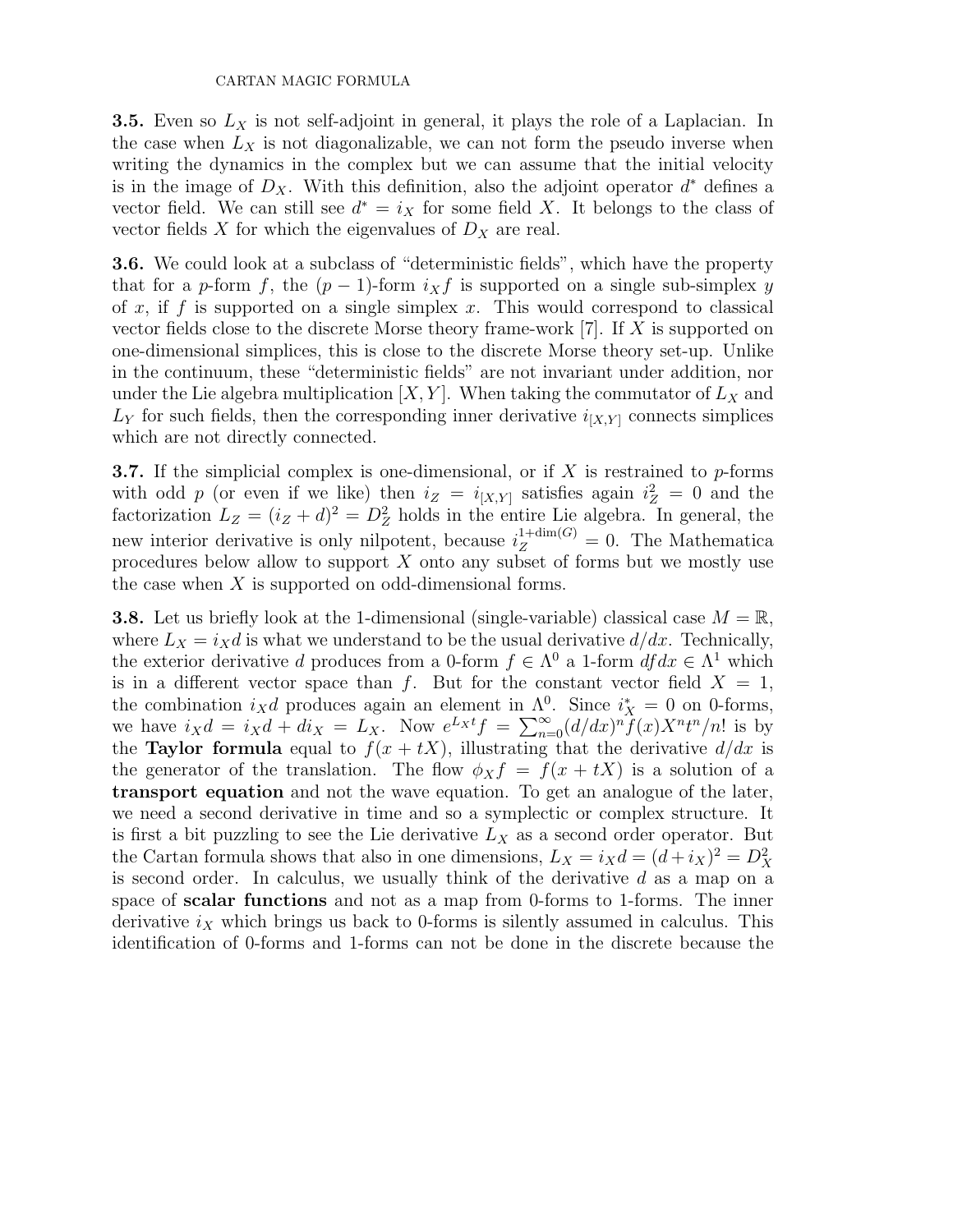dimension  $v_1 = |E|$  of 1-forms is different from the dimension  $v_0 = |V|$  of 0-forms on a graph  $G = (V, E)$ . Still, the general frame work applies and the wave equation  $f_{tt} = -L_Xf$  can be written as  $(\partial_t - iD_X)(\partial_t + iD_X) = 0$  with  $D_X = d + i_X$ .

3.9. We would like to point out that the McKean-Singer symmetry [15] which holds for simplicial complexes and the operator  $L = D^2 [9]$  remains valid also for  $L_X = D_X^2$ :

**Proposition 2** (McKean-Singer symmetry). The non-zero spectrum of  $L_X$  on even differential forms  $\Lambda^{even}$  is the same than the non-zero spectrum of  $L_X$  on odd differential forms  $\Lambda^{odd}$ .

Proof. The proof is the same than in the continuum [4] or used in [9]: the operator  $D_X$  which exchanges  $\Lambda^{even}$  and  $\Lambda^{odd}$  gives a translation between the eigenvectors belonging to non-zero eigenvalues. The discrepancy between the kernels on odd and even forms is by definition the Euler characteristic.

**3.10.** Also the nonlinear Lax type deformation  $[11, 10]$  of the Dirac operator generalizes from  $D$  to  $D_X$ . These Lax equations are

$$
D'_X=[B_X,D_X]
$$

where  $D_X = d + i_X + b_X$ ,  $B_X = d_X - d_X^* + ib_X$ . Unlike for  $i_X = d^*$ , where  $L =$  $L_X$  is the Hodge Laplacian, the deformation is now not isospectral in general and therefor not expected to be integrable. The expansion rate in different part of space or differential forms happens differently. Still, these systems remain interesting non-linear differential equations and the corresponding  $d(t)$  still satisfies  $d(t)^2 = 0$ producing an exterior derivative after deformation. As in the case of the wave equation, the deformed  $d(t)$  keeps the same cohomology.

## 4. Physics

4.1. Any mathematical theory with some quantum gravitational ambitions should be able to be powerful enough to solve the Kepler problem effectively in any scale: in the large, it should lead to the classical Kepler problem, in the very large to relativistic motion in a Schwarzschild metric and in the very small to the quantum dynamics in the Hydrogen atom. No current theory passes this Kepler test: no theory can yet describe a point in the influence of a central field classically, relativistically and quantum mechanically, not just in principle or a perturbative patch work but in an elegant manner, leading to quantitative results which match experiments in all three scales. It should be able to describe the motion of satellites or planets, also relativistically, predict the emission patters of gravitational waves emitted by a binary system or the structure of the Mendeleev table in the small.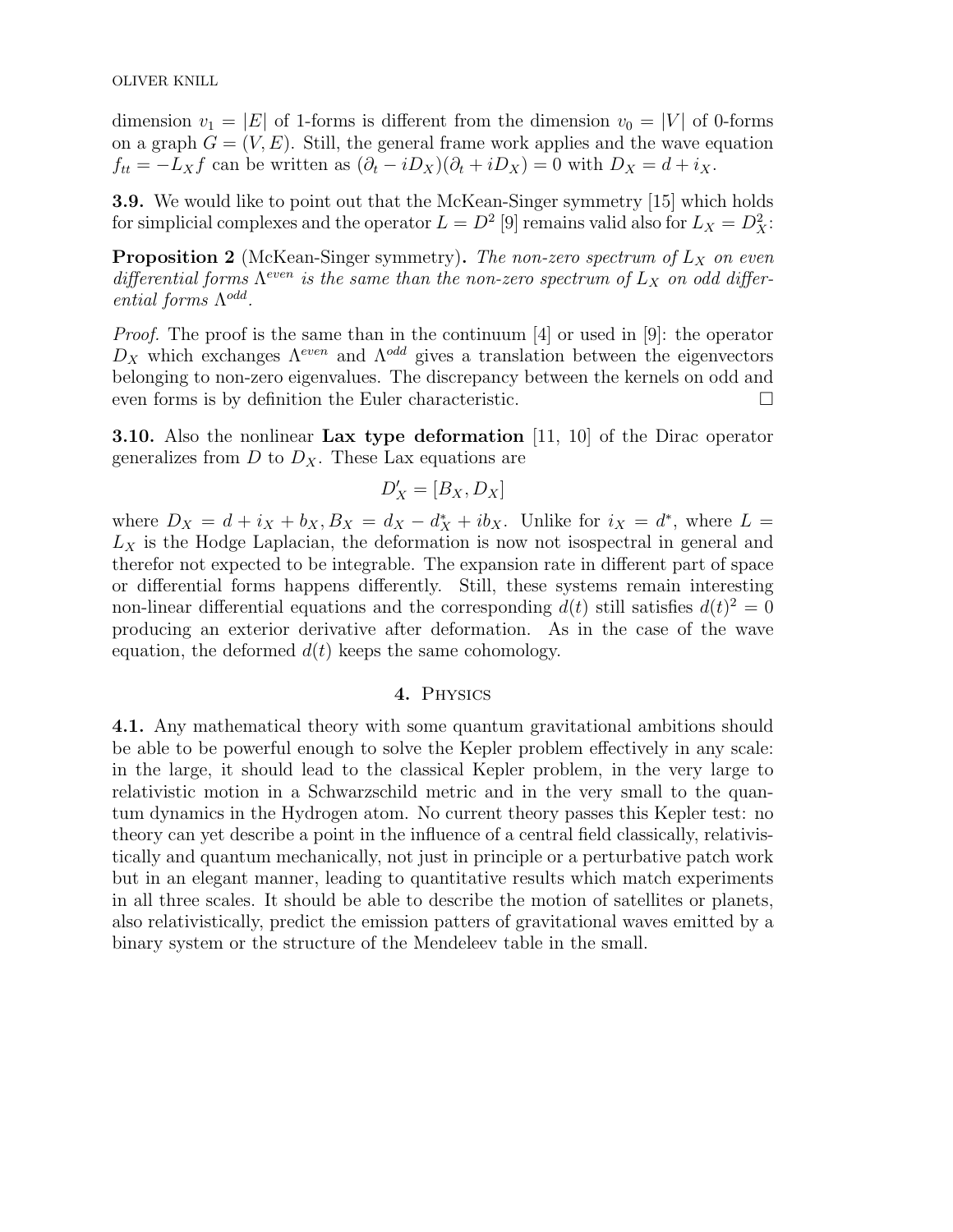4.2. The general covariance principle in physics states that physical laws are independent of the coordinate system. This means that the laws should not only be invariant under a finite dimensional symmetry group like Euclidean or Lorentz symmetry but they should be invariant under the diffeomorphism group of the manifold. Additionally, in case of fibre bundles, additional gauge symmetries might apply, but this is also part of the general covariance principle. An example are the Maxwell equations  $dF = 0, d^*F = j$  leading in the Coulomb gauge  $d^*A = 0$  to the Poisson equation  $LA = j$ . If we move into a new coordinate system, then the transported equations look the same. An other example are the Einstein field equations  $G = eT$ , relating the geometric Einstein tensor with the energy tensor T using a proportionality factor e, the Einstein constant. The covariance there is there the statement that  $G$  and  $T$  are tensors. How can one port the general covariance principle to the discrete? A naive request would be to look at laws only which are invariant after applying a deformation through a vector field. Since  $L_X$  and d commute, any law which only involves the exterior derivative does this. Examples are the wave, the heat or the Schrödinger equation.

## 5. Examples

**5.1.** The simplest case with a non-trivial Lie algebra is when  $G = \{\{1\}, \{2\}, \{1, 2\}\}\$ is the Whitney complex of the complete graph  $K_2$ . In that case,

$$
d = \left[ \begin{array}{rrr} 0 & 0 & 0 \\ 0 & 0 & 0 \\ -1 & 1 & 0 \end{array} \right], d^* = \left[ \begin{array}{rrr} 0 & 0 & -1 \\ 0 & 0 & 1 \\ 0 & 0 & 0 \end{array} \right].
$$

The general inner derivative (vector field) has the form

$$
i_X = \left[ \begin{array}{ccc} 0 & 0 & a \\ 0 & 0 & b \\ 0 & 0 & 0 \end{array} \right] .
$$

The general operator  $D_X = d + i_X$  and  $L_X = D_X^2 = di_X + i_X d$  then is

$$
D_X = \begin{bmatrix} 0 & 0 & a \\ 0 & 0 & b \\ -1 & 1 & 0 \end{bmatrix}, L_X = \begin{bmatrix} -a & a & 0 \\ -b & b & 0 \\ 0 & 0 & b - a \end{bmatrix}.
$$

The eigenvalues of  $L_X$  are  $\{0, b - a, b - a\}$ . Given an other vector field

$$
i_Y = \left[ \begin{array}{ccc} 0 & 0 & u \\ 0 & 0 & v \\ 0 & 0 & 0 \end{array} \right] ,
$$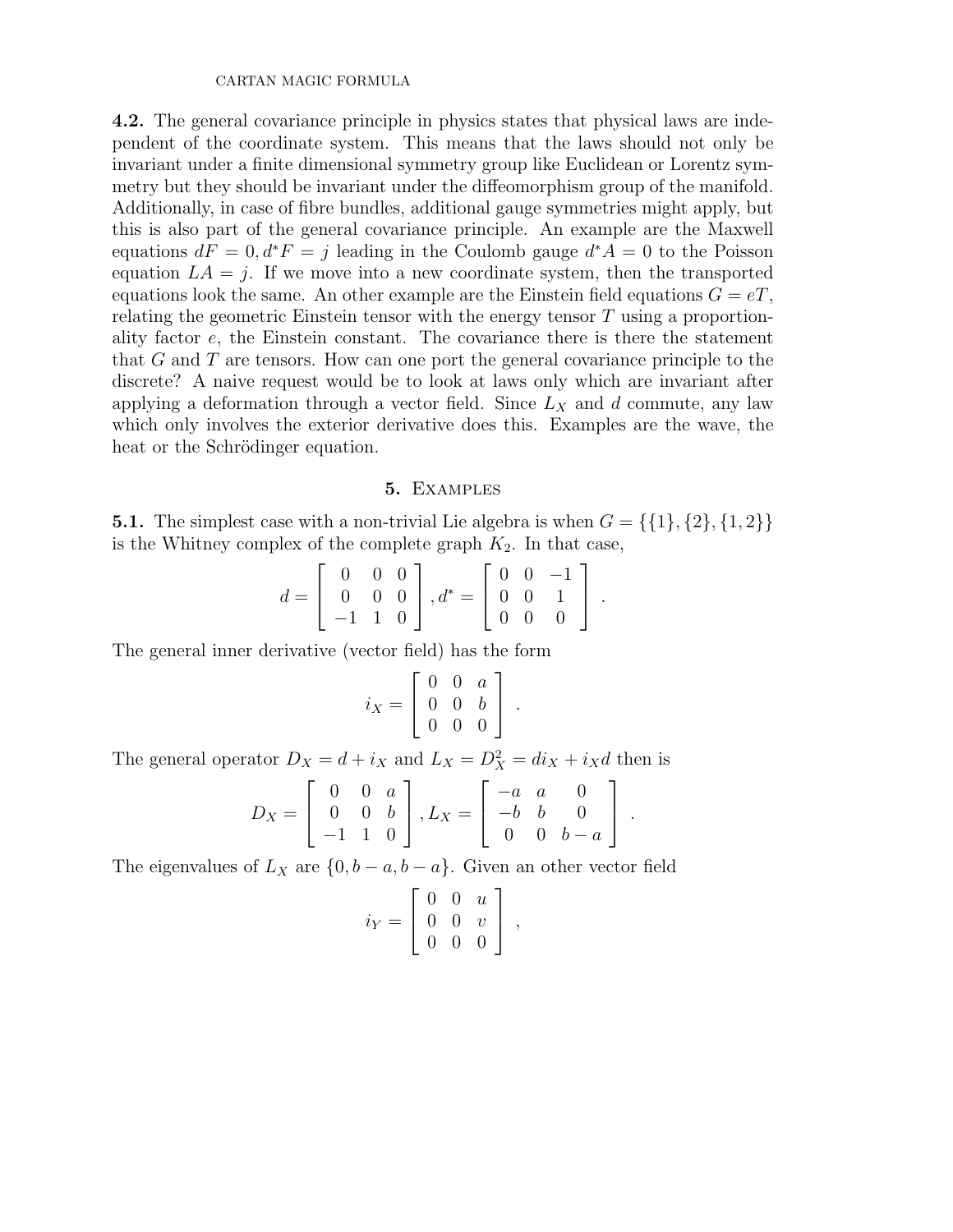one can form  $i_Z = L_X i_Y - i_Y L_X = i_X L_Y - L_Y i_X$  which is

$$
i_Z = \begin{bmatrix} 0 & 0 & av - bu \\ 0 & 0 & av - bu \\ 0 & 0 & 0 \end{bmatrix},
$$

leading to

$$
D_Z = \begin{bmatrix} 0 & 0 & av - bu \\ 0 & 0 & av - bu \\ -1 & 1 & 0 \end{bmatrix}, L_Z = \begin{bmatrix} bu - av & av - bu & 0 \\ bu - av & av - bu & 0 \\ 0 & 0 & 0 \end{bmatrix}.
$$

This satisfies  $L_Z = L_X L_Y - L_Y L_X$ . The eigenvalues of  $L_Z$  are all zero. Indeed  $L_Z^2 = 0.$ 

5.2. Here is the general case if  $G = \{\{1\}, \{2\}, \{3\}, \{1, 2\}, \{1, 3\}\}\$ is the Whitney complex of a linear graph of length 2.

$$
d = \left[\begin{array}{cccc} 0 & 0 & 0 & 0 & 0 \\ 0 & 0 & 0 & 0 & 0 \\ 0 & 0 & 0 & 0 & 0 \\ -1 & 1 & 0 & 0 & 0 \\ -1 & 0 & 1 & 0 & 0 \end{array}\right], d^* = \left[\begin{array}{cccc} 0 & 0 & 0 & -1 & -1 \\ 0 & 0 & 0 & 1 & 0 \\ 0 & 0 & 0 & 0 & 1 \\ 0 & 0 & 0 & 0 & 0 \\ 0 & 0 & 0 & 0 & 0 \end{array}\right]
$$

.

With a vector fields

$$
i_X = \left[\begin{array}{cccc} 0 & 0 & 0 & a_1 & a_2 \\ 0 & 0 & 0 & a_3 & 0 \\ 0 & 0 & 0 & 0 & a_6 \\ 0 & 0 & 0 & 0 & 0 \\ 0 & 0 & 0 & 0 & 0 \end{array}\right], D_X = \left[\begin{array}{cccc} 0 & 0 & 0 & a_1 & a_2 \\ 0 & 0 & 0 & a_3 & 0 \\ 0 & 0 & 0 & 0 & a_6 \\ -1 & 1 & 0 & 0 & 0 \\ -1 & 0 & 1 & 0 & 0 \end{array}\right].
$$

This leads to

$$
L_X = \left[ \begin{array}{rrrrr} -a_1 - a_2 & a_1 & a_2 & 0 & 0 \\ -a_3 & a_3 & 0 & 0 & 0 \\ -a_6 & 0 & a_6 & 0 & 0 \\ 0 & 0 & 0 & a_3 - a_1 & -a_2 \\ 0 & 0 & 0 & -a_1 & a_6 - a_2 \end{array} \right] \, .
$$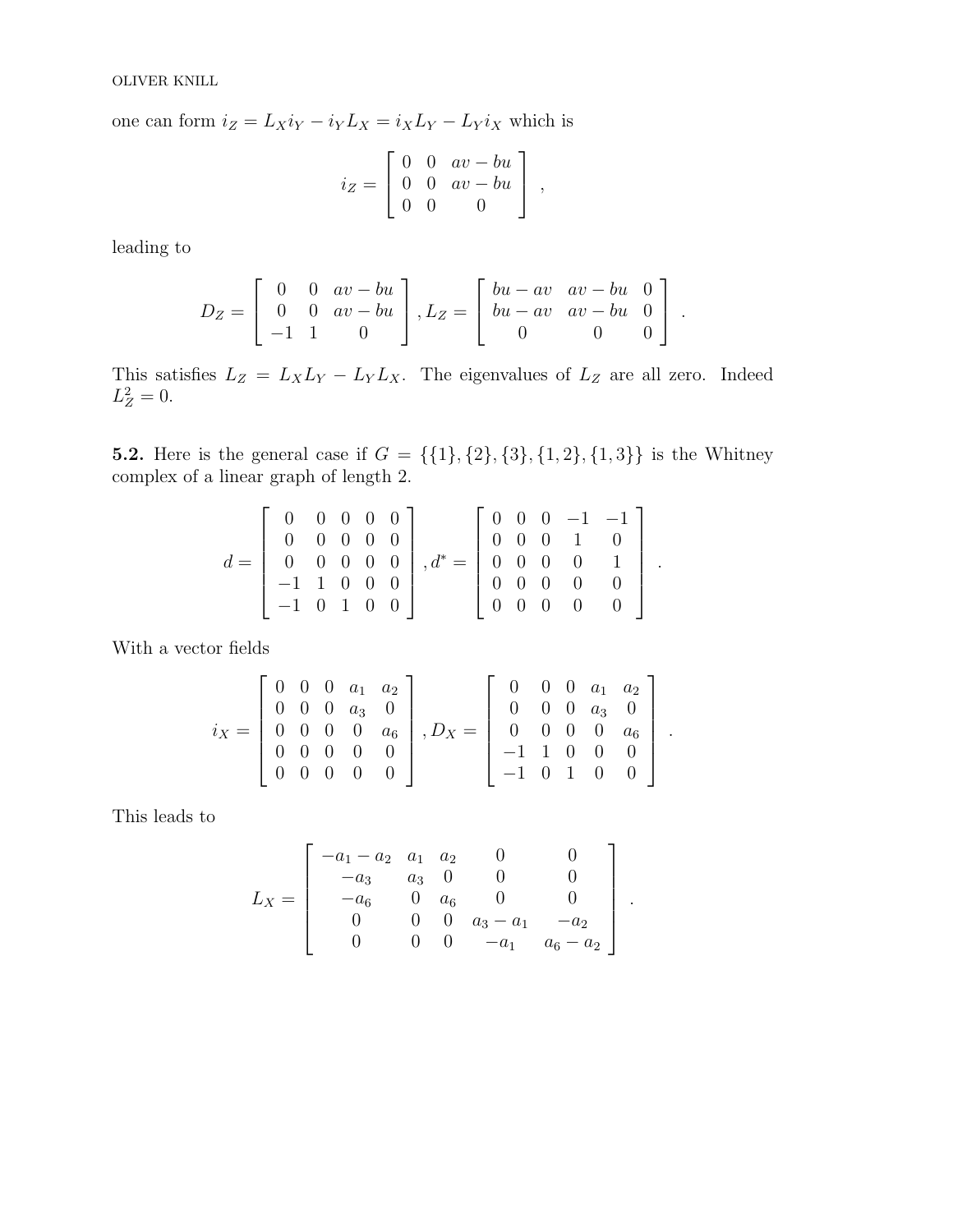Given an other vector field

$$
i_Y = \left[\begin{array}{cccc} 0 & 0 & 0 & b_1 & b_2 \\ 0 & 0 & 0 & b_3 & 0 \\ 0 & 0 & 0 & 0 & b_6 \\ 0 & 0 & 0 & 0 & 0 \\ 0 & 0 & 0 & 0 & 0 \end{array}\right], D_Y = \left[\begin{array}{cccc} 0 & 0 & 0 & b_1 & b_2 \\ 0 & 0 & 0 & b_3 & 0 \\ 0 & 0 & 0 & 0 & b_6 \\ -1 & 1 & 0 & 0 & 0 \\ -1 & 0 & 1 & 0 & 0 \end{array}\right],
$$

we get

$$
i_Z = \begin{bmatrix} 0 & 0 & 0 & -a_2b_1 - a_3b_1 + a_1(b_2 + b_3) & a_2(b_1 + b_6) - (a_1 + a_6)b_2 \\ 0 & 0 & 0 & a_1b_3 - a_3b_1 & a_2b_3 - a_3b_2 \\ 0 & 0 & 0 & a_1b_6 - a_6b_1 & a_2b_6 - a_6b_2 \\ 0 & 0 & 0 & 0 & 0 \\ 0 & 0 & 0 & 0 & 0 \end{bmatrix}
$$

.

The eigenvalues of  $L_X$  contain 0 as well as the following two eigenvalues, each with multiplicity two:

 $\left(\pm\sqrt{a_1^2+2a_1(a_2-a_3+a_6)+(a_2+a_3-a_6)^2}-a_1-a_2+a_3+a_6\right)/2$ . We see that real eigenvalues are quite common but that imaginary eigenvalues of  $L_X$  can occur in the 4-dimensional space of vector fields. The operator  $L<sub>Z</sub>$  does in general not have zero eigenvalues. They can even become complex. We also see that the commutator  $L_Z$  now tunnels between places which were not directly connected in  $G$ .

**5.3.** For the complete complex  $G = \{\{1\}, \{2\}, \{3\}, \{1, 2\}, \{2, 3\}, \{1, 3\}, \{1, 2, 3\}\},\$ we can look at the general

$$
D_X = d + iX = \begin{bmatrix} 0 & 0 & 0 & a & b & 0 & 0 \\ 0 & 0 & 0 & c & 0 & d & 0 \\ 0 & 0 & 0 & 0 & e & f & 0 \\ -1 & 1 & 0 & 0 & 0 & 0 & g \\ -1 & 0 & 1 & 0 & 0 & 0 & h \\ 0 & -1 & 1 & 0 & 0 & 0 & i \\ 0 & 0 & 0 & 1 & -1 & 1 & 0 \end{bmatrix}.
$$

Now, given two general  $D_X, D_Y$ , we have  $L_X = D_X^2, L_Y = D_Y^2$ . If  $g = h = i = 0$ then,  $L_X i_Y - i_Y L_X = i_X L_Y - L_Y i_X$  and  $i_Z = L_X i_Y - i_Y L_X$  has the property that  $i_Z^2 = 0.$ 

**5.4.** Let  $G = \{\{1\}, \{2\}, \{3\}, \{4\}, \{1, 2\}, \{2, 3\}, \{3, 4\}, \{4, 1\}\}\$  be the complex of the cyclic graph  $C_4$ . The exterior derivative d and an example of an interior derivative  $i_X$  are: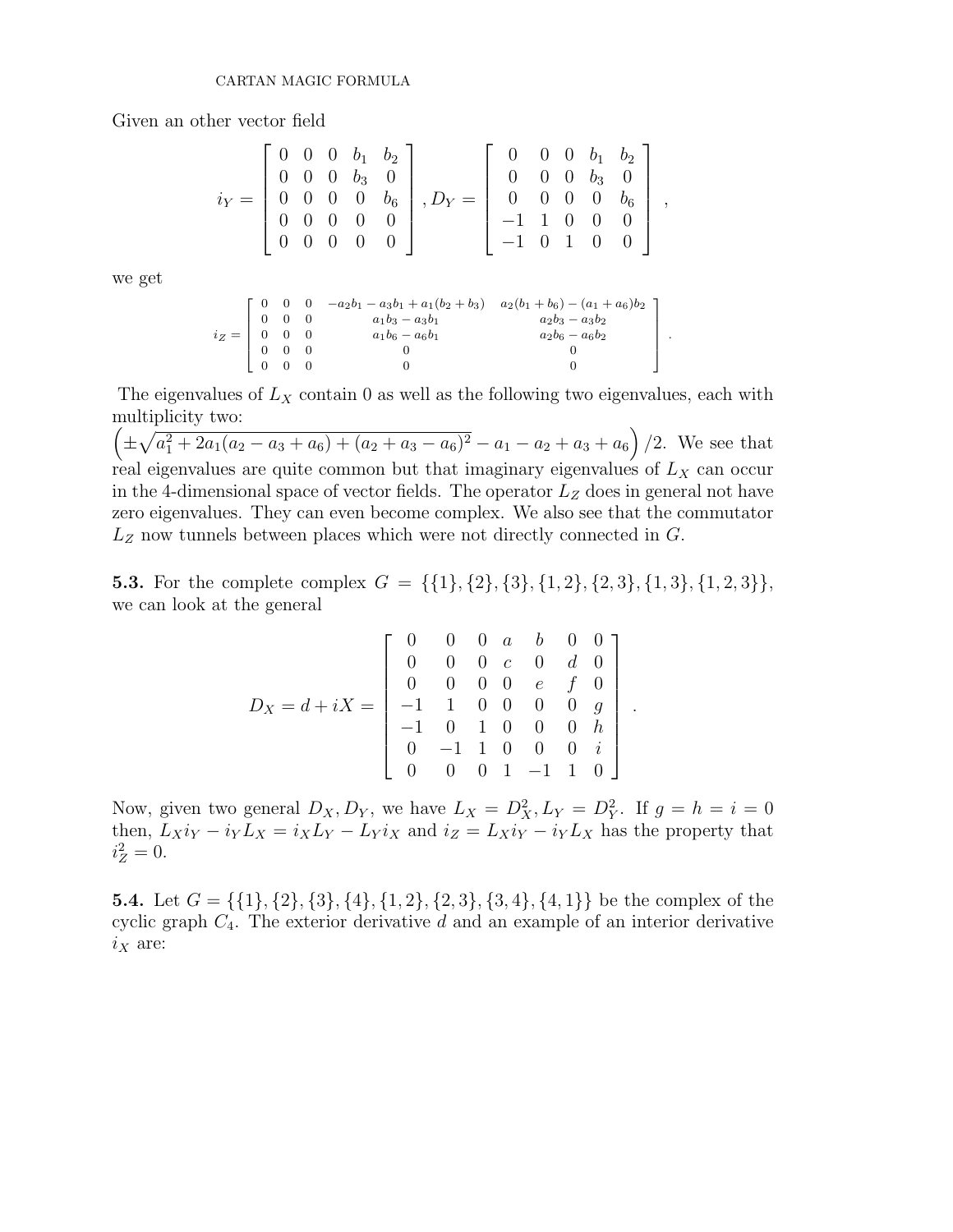|                                                                                                                                                                                                                                                                                                                                                                 |                |  |  |  |  |  |  |  |               | $\overline{0}$                   | $\bf{0}$       |                |                          |
|-----------------------------------------------------------------------------------------------------------------------------------------------------------------------------------------------------------------------------------------------------------------------------------------------------------------------------------------------------------------|----------------|--|--|--|--|--|--|--|---------------|----------------------------------|----------------|----------------|--------------------------|
|                                                                                                                                                                                                                                                                                                                                                                 |                |  |  |  |  |  |  |  |               | $\overline{0}$                   | $\overline{0}$ |                |                          |
|                                                                                                                                                                                                                                                                                                                                                                 |                |  |  |  |  |  |  |  |               | $\begin{array}{c} 1 \end{array}$ | $\mathbf{0}$   |                |                          |
|                                                                                                                                                                                                                                                                                                                                                                 |                |  |  |  |  |  |  |  |               | $\overline{0}$                   | $\overline{0}$ |                |                          |
|                                                                                                                                                                                                                                                                                                                                                                 |                |  |  |  |  |  |  |  |               | $\mathbf{0}$                     | $\overline{0}$ |                |                          |
|                                                                                                                                                                                                                                                                                                                                                                 |                |  |  |  |  |  |  |  |               | $\overline{0}$                   | $\overline{0}$ |                |                          |
|                                                                                                                                                                                                                                                                                                                                                                 |                |  |  |  |  |  |  |  |               | $\overline{0}$                   | $\overline{0}$ |                |                          |
| This leads to the Dirac operator $D = d + d^*$ and the directional Dirac operator $D_X = d + i_X$                                                                                                                                                                                                                                                               |                |  |  |  |  |  |  |  |               |                                  |                |                |                          |
|                                                                                                                                                                                                                                                                                                                                                                 |                |  |  |  |  |  |  |  |               |                                  |                | 0              | $\theta$                 |
|                                                                                                                                                                                                                                                                                                                                                                 |                |  |  |  |  |  |  |  |               |                                  |                | $\mathbf{0}$   | $\overline{0}$           |
|                                                                                                                                                                                                                                                                                                                                                                 |                |  |  |  |  |  |  |  |               |                                  |                | $\overline{0}$ | $\overline{0}$           |
|                                                                                                                                                                                                                                                                                                                                                                 |                |  |  |  |  |  |  |  |               |                                  |                | $0\quad 1$     | $\overline{\phantom{0}}$ |
|                                                                                                                                                                                                                                                                                                                                                                 |                |  |  |  |  |  |  |  |               |                                  |                |                | $\overline{\phantom{0}}$ |
| $D=\left[\begin{array}{cccccc} 0 & 0 & 0 & 0 & -1 & 0 & 0 & 1 \\ 0 & 0 & 0 & 0 & 1 & -1 & 0 & 0 \\ 0 & 0 & 0 & 0 & 0 & 1 & -1 & 0 \\ 0 & 0 & 0 & 0 & 0 & 0 & 1 & -1 \\ -1 & 1 & 0 & 0 & 0 & 0 & 0 & 0 \\ 0 & -1 & 1 & 0 & 0 & 0 & 0 & 0 \\ 0 & 0 & -1 & 1 & 0 & 0 & 0 & 0 \\ 1 & 0 & 0 & -1 & 0 & 0 & 0 & 0 \end{array}\right], D_X=\left[\begin{array}{cccccc$ |                |  |  |  |  |  |  |  |               |                                  |                | $\mathbf{0}$   | $\overline{0}$           |
|                                                                                                                                                                                                                                                                                                                                                                 |                |  |  |  |  |  |  |  |               |                                  |                | $\overline{0}$ | $\overline{0}$           |
|                                                                                                                                                                                                                                                                                                                                                                 |                |  |  |  |  |  |  |  |               |                                  |                | $\theta$       | $\overline{0}$           |
| The Hodge Laplacian $L = D^2$ and Lie derivative $L_X = D_X^2$ are                                                                                                                                                                                                                                                                                              |                |  |  |  |  |  |  |  |               |                                  |                |                |                          |
|                                                                                                                                                                                                                                                                                                                                                                 | $\blacksquare$ |  |  |  |  |  |  |  | $\sim$ $\sim$ |                                  | $\sim$         |                |                          |

1  $\mathbf{I}$  $\mathbf{I}$  $\begin{array}{c} \begin{array}{c} \begin{array}{c} \begin{array}{c} \end{array} \\ \begin{array}{c} \end{array} \end{array} \end{array} \end{array}$  $\mathbf{I}$  $\mathbf{I}$  $\mathbf{I}$ 

.

.

|  | $\begin{bmatrix} 2 & -1 & 0 & -1 & 0 & 0 & 0 & 0 \end{bmatrix}$       |                                          |  |  |                                                                              |                                                                                                                                            | $\begin{bmatrix} 1 & -1 & 0 & 0 & 0 & 0 & 0 & 0 \end{bmatrix}$                                              |                                         |  |  |                                             |  |
|--|-----------------------------------------------------------------------|------------------------------------------|--|--|------------------------------------------------------------------------------|--------------------------------------------------------------------------------------------------------------------------------------------|-------------------------------------------------------------------------------------------------------------|-----------------------------------------|--|--|---------------------------------------------|--|
|  |                                                                       | $-1$ 2 $-1$ 0 0 0 0 0                    |  |  |                                                                              |                                                                                                                                            |                                                                                                             | $-1$ 1 0 0 0 0 0 0 0                    |  |  |                                             |  |
|  | $\begin{array}{cccccccc} 0 & -1 & 2 & -1 & 0 & 0 & 0 & 0 \end{array}$ |                                          |  |  |                                                                              |                                                                                                                                            | $\begin{bmatrix} 0 & -1 & 1 & 0 & 0 & 0 & 0 & 0 \end{bmatrix}$                                              |                                         |  |  |                                             |  |
|  |                                                                       | $-1$ 0 $-1$ 2 0 0 0 0                    |  |  |                                                                              |                                                                                                                                            |                                                                                                             | $0 \t 0 \t -1 \t 1 \t 0 \t 0 \t 0 \t 0$ |  |  |                                             |  |
|  |                                                                       | $0 \t 0 \t 0 \t 0 \t 2 \t -1 \t 0 \t -1$ |  |  |                                                                              |                                                                                                                                            |                                                                                                             | $0 \t 0 \t 0 \t 0 \t 2$                 |  |  | $\begin{array}{cccc} 0 & 0 & 0 \end{array}$ |  |
|  |                                                                       | $0 \t 0 \t 0 \t 0 \t -1 \t 2 \t -1 \t 0$ |  |  |                                                                              |                                                                                                                                            |                                                                                                             | $0 \t 0 \t 0 \t 0 \t -1 \t 1 \t 0 \t 0$ |  |  |                                             |  |
|  |                                                                       |                                          |  |  | $0 \t 0 \t 0 \t 0 \t 0 \t -1 \t 2 \t -1$                                     |                                                                                                                                            | $\begin{array}{cccccccc} \n & 0 & 0 & 0 & 0 & -1 & 1 & 0 \n \end{array}$                                    |                                         |  |  |                                             |  |
|  |                                                                       |                                          |  |  | $\begin{array}{cccccccc} \mid & 0 & 0 & 0 & 0 & -1 & 0 & -1 & 2 \end{array}$ |                                                                                                                                            | $\begin{array}{ccccccc} \begin{array}{ccccccc} \ & 0 & 0 & 0 & 0 & -1 & 0 & -1 & 0 \end{array} \end{array}$ |                                         |  |  |                                             |  |
|  |                                                                       |                                          |  |  |                                                                              | $\epsilon$ , and $\epsilon$ is the $\epsilon$ is the $\epsilon$ is the set of $\epsilon$ is the set of $\epsilon$ is the set of $\epsilon$ |                                                                                                             |                                         |  |  |                                             |  |

The eigenvalues of D are  $\{-2, 2, -\}$  $2, -$ 2, 2, The eigenvalues of D are  $\{-2, 2, -\sqrt{2}, -\sqrt{2}, \sqrt{2}, \sqrt{2}, 0, 0\}$ , the eigenvalues of  $D_X$  are  $\{-\sqrt{2}, -\sqrt{2}, -1, -1, 1, 1, 0, 0\}$ . The eigenvalues of  $L_X$  are  $\{4, 4, 2, 2, 2, 2, 0, 0\}$ . µu  $2, -1, -1, 1, 1, 0, 0$ . The eigenvalues of  $L_X$  are  $\{4, 4, 2, 2, 2, 2, 0, 0\}$ .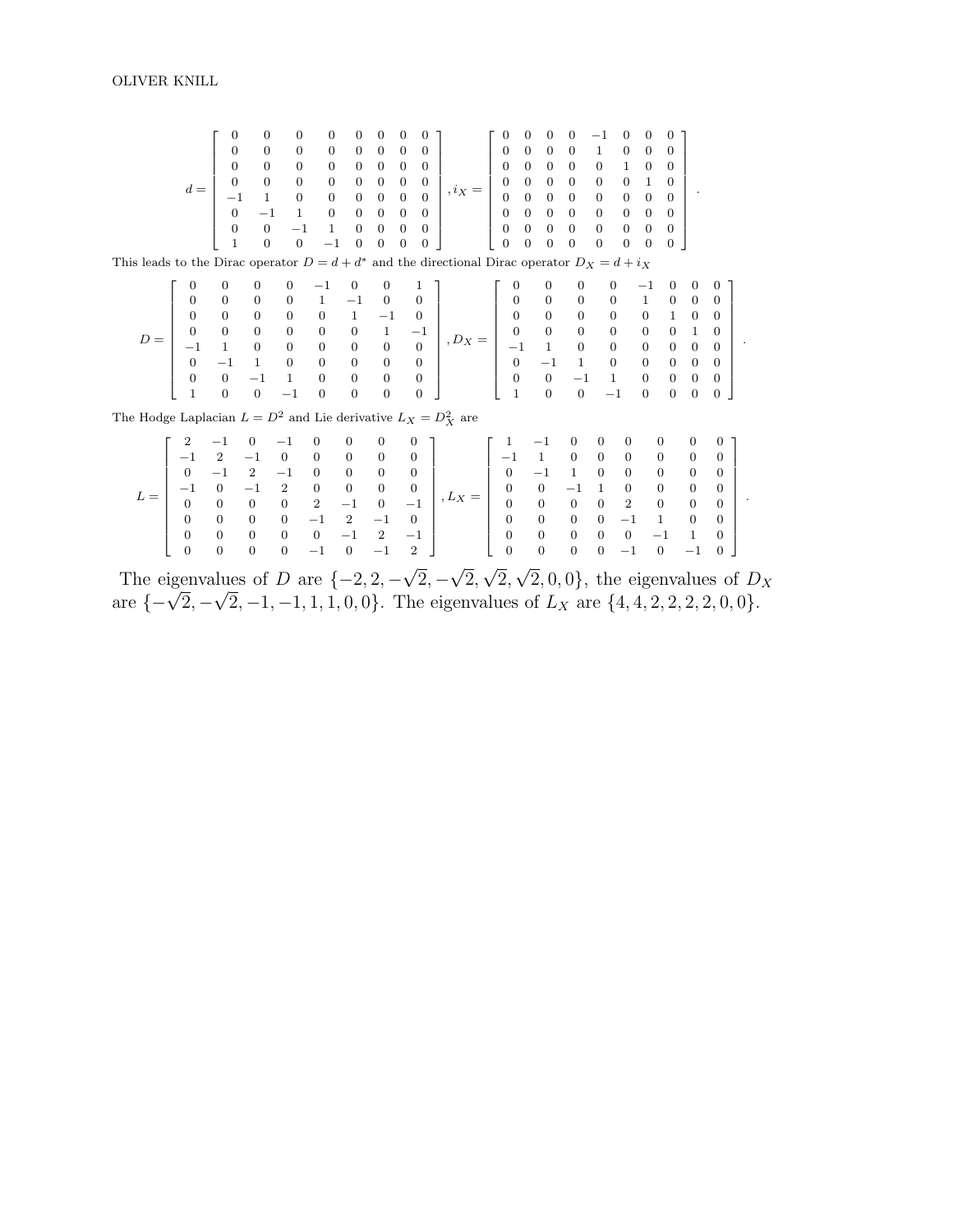

FIGURE 1. The figures show the spectrum of  $D$  and  $D<sub>X</sub>$  for a cycle graph spectrum and a wheel graph spectrum. In both cases, we start with  $i_X = d^*$ , then take away each entry 1 or  $-1$  with probability 1/2.  $D_X$  still has the  $\sigma(D_X) = -\sigma(D_X)$  symmetry from the Dirac operator D but the energies of the particles are smaller as it is more difficult to travel.

## 6. Mathematica procedures

6.1. Here is the code which computes the Dirac operator D and the vector field analogue  $D_X$  for any simplicial complex G. The code can be copy pasted when accessing the LaTeX source of this document on the ArXiv. The first part computes the matrices given in the above example. For the vector field, we chose for  $i_X$  just to take the first non-zero entry of  $d^*$ :

```
\overline{G=\{\{1\},\{2\},\{3\},\{4\},\{1,2\},\{2,3\},\{3,4\},\{4,1\}\}}n=Length [G]; Dim=Map[Length, G]-1; f=Delete [BinCounts [Dim], 1];
 \text{Orient}\left[\left.\texttt{a\_}, \texttt{b\_}\right\}\right] := \textbf{Module}\left[\left\{\left.\texttt{z}, \texttt{c}, \texttt{k=Length}\left[\left.\texttt{a}\right.\right], \texttt{l=Length}\left[\left.\texttt{b}\right.\right]\right\}\right],If [\text{Subset } Q [a, b] \&c \in [-1, 1), z = \text{Complement } [a, b] [1] ];
       c=Prepend[b,z]; Signature [a] * Signature [c], 0]];
 \label{eq:edge} \texttt{d} \texttt{=} \texttt{Table}\left[\begin{smallmatrix}0\,,\{\,\text{n}\,\}\,,\{\,\text{n}\,\}\,\end{smallmatrix}\right]; \texttt{d} \texttt{=} \texttt{Table}\left[\begin{smallmatrix} \texttt{Orient}\left[\begin{smallmatrix} \texttt{G}\, \texttt{G}\, \texttt{G}\, \texttt{G}\, \texttt{G}\, \texttt{G}\, \texttt{G}\, \texttt{G}\, \texttt{G}\, \texttt{G}\, \texttt{G}\, \texttt{G}\, \texttt{G}\, \texttt{G}\, \texttt{G}\, \texttt{G}\, \texttt{G}\, \texttt{\label{eq:st} \texttt{dt=Transpose}\, [\,d\, ]\,;\  \, D\texttt{D=}d\texttt{+}dt\,;\  \, LL\texttt{=}D\texttt{D}.D\texttt{D};HX[x_\text{-}]:=Block[\{u=Flatten [Position[Abs[x], 1]]\}, If[u=\{\},0,First[u]]];
 iX\!\!=\!\!\mathbf{Table}\left[\left.0\right.,\left\{\,n\,\right\},\left\{\,n\,\right\}\,\right];\textbf{Do}[\text{1=HX}[\text{dt}[[k]]]; \text{If}[\text{1}>0,iX[[k,1]]]=\text{dt}[[k,1]]], \{k, f[[1]]\}];DX=iX+d; LX = DX.DX;
```
**6.2.** Here is the code to generate  $D_X$  and  $L_X$  for a generate random finite abstract simplicial complex G:

 $\overline{\phantom{a}}$   $\overline{\phantom{a}}$   $\overline{\phantom{a}}$   $\overline{\phantom{a}}$   $\overline{\phantom{a}}$   $\overline{\phantom{a}}$   $\overline{\phantom{a}}$   $\overline{\phantom{a}}$   $\overline{\phantom{a}}$   $\overline{\phantom{a}}$   $\overline{\phantom{a}}$   $\overline{\phantom{a}}$   $\overline{\phantom{a}}$   $\overline{\phantom{a}}$   $\overline{\phantom{a}}$   $\overline{\phantom{a}}$   $\overline{\phantom{a}}$   $\overline{\phantom{a}}$   $\overline{\$ 

```
✞
(∗ Genera te a random s i m p l i c i a l complex ∗)
 Generate [A_{-}]: = Delete [Union [Sort [Flatten [Map] Subsets, A], 1]]], 1]
R[ n_-, m_-] \colon = \text{Module}[\{ A = \{\}, \text{X} = \text{Range}[n], k \}, \text{Do}[k := 1 + \text{Random}[\text{Integer}, n-1];\mathsf{A}\!\!=\!\!\!\mathsf{Append}\big[\mathsf{A},\mathsf{Union}\big[\mathsf{RandomChoice}\big[\mathsf{X},\mathsf{k}\big]\big]\big] , \{\mathsf{m}\}\big] ; \mathsf{Generator}\big[\mathsf{A}\big]\big] ;
G=Sort [R[10, 20]];
```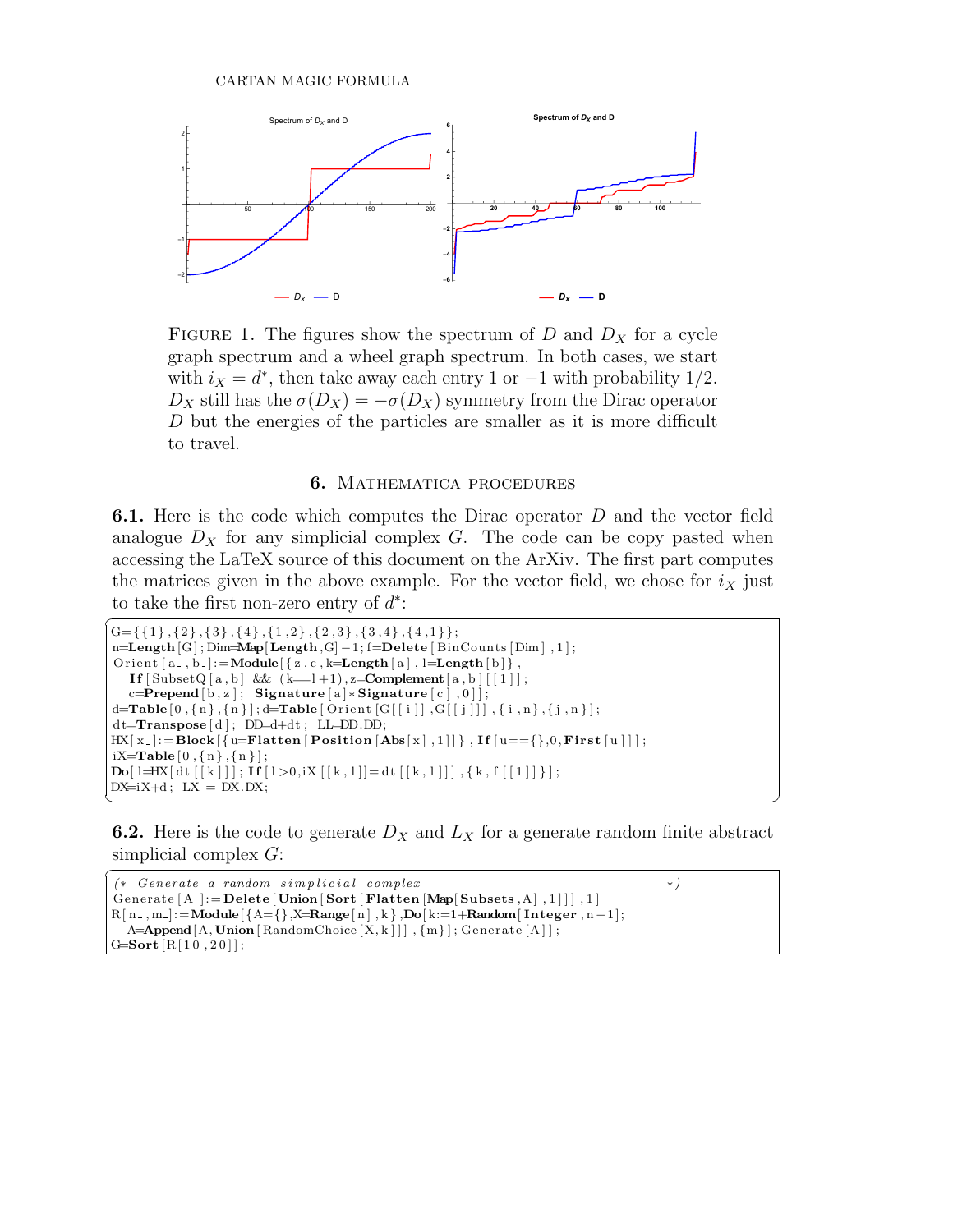```
(*\hbox{ Computation of exterior derivative } * )n=Length [G]; Dim=Map[Length, G] -1; f=Delete [BinCounts [Dim], 1];
Orient [a_-,b_-]: = Module \{z,c,k=Length [a], l=Length [b],
   If \lceil \text{SubsetQ} [a, b] \&( k=1+1), \text{z} = \text{Complement} [a, b] \lceil \lceil 1 \rceil;c=Prepend[b,z]; Signature [a] * Signature [c], 0]];
d=Table [0, {n}, {n}]; d=Table [ Orient [G[[i]], G[[j]]], {i}, n}, {j}, n];
dt = \textbf{Transpose} [ d \, ] \, ; \, \textbf{DD=} d + dt \, ; \, \text{LL=} \textbf{DD}.\textbf{DD};(*\quad Buid\;interior\; derivatives\; iX\quad and\; iY \qquad * )Use Integers = False;e = \{\}; \; \mathbf{Do}[\; \mathbf{If} \; [\mathbf{Length} \; [G \; [[k]]] == 2, e = \mathbf{Append} \; [e \; , k \; ] \; ] \; , \{ k \; , n \; \} \; ] \; ;BuildField [P_{-}]:=Module \{\{X, ee, iX=\text{Table} \, [0, \{n\}, \{n\}]\}\,,
X=Table [If [UseIntegers, Random[Interger, 1], Random[]], \{1, Length[e]\}];\mathbf{Do}[\text{ee}=G\text{[[e][1]]}]; \ \mathbf{Do}[\text{If}[\text{Subset}Q\text{G}][k]], \text{ee}],m=Position[G, Sort[Complement[G[[k]], Delete[ee, 2]]]][[1, 1]],iX \vert [m, k]] = \textbf{If} [\textbf{MemberQ}[P, \textbf{Length}[G[[m]]]]], X[[1]]], 0] *Orient [G[[k]], G[[m]]]], \{k, n\}, \{1, \text{Length}[e]\}; iX;
(* Build Laplacians LX, LY, LZ, plot spectrum of D and DX and matrices *)
iX=B uild Field [\{1,3,5,7,9\}]; iY=B uild Field [\{1,3,5,7,9\}];
DX=iX+d ; LX=DX.DX; DY=iY+d ; LY=DY.DY; iZ 1=LX. iY−iY .LX; iZ 2=iX .LY−LY. iX ;
\text{Print} [\text{iZ1} == \text{iZ2}]; \text{ iZ} == \text{iZ1}; \text{ LZ} = \text{Chop} [\text{iZ}. \text{d+d}. \text{iZ}]; \text{ DZ} = \text{iZ} + \text{d};dx="\!\(\*SubscriptBox[\(D\),_\(X\)]\)";
lx = "\ \setminus ! \setminus (\setminus *SubscriptBox [\setminus (L \setminus), \cup \setminus (X \setminus)] \setminus) " ; p!=PlotLabel ;GraphicsGrid\left[\{\{MatrixPlot\left[DX,pl{\rightarrow}d x\right],\;MatrixPlot\left[UX,pl{\rightarrow}l x\right]\}\right.{MatrixPlot} [DD, pl \rightarrow "D" ], MatrixPlot[LL, pl \rightarrow "L" ]} ;
u1 = Sort [Chop[Eigenvalues [1.0 DX]]]; u2 = Sort [Eigenvalues [1.0 DD]];u1=\mathbf{N}[\text{Round}[\text{u1}*10^6]/10^6]; (* clear tiny imaginary parts
S=ListPlot \left[\{\text{ul}, \text{u2}\}\right], Joined \rightarrowTrue, PlotLegends \rightarrowPlaced \left[\{\text{dx}, \text{''D''}\}\right], Below \right],
 PlotRange \rightarrow All, PlotStyle \rightarrow {Red, Blue},
 PlotLabel \rightarrow " Spectrum _ of _\!\(\* SubscriptBox \left[ \langle D \rangle, \angle \langle X \rangle \right]) _and D" ];
(* Compute Betti numbers, compare bosonic and fermionic part * *)
{\tt chi-Sum}[-f\, [\, [\,k\, ]\, (-1)^\widehat{\,}k\, , \{k\, ,{\tt Length}\, [\, f\, ]\, \} \, ]\, ; \hskip 0.2cm \textit{f}={\tt Prepend} \, [\, f\, ,0\, ]\, ; \hskip 0.2cm \textit{m}={\tt Length}\, [\, f\, ]-1\, ;U=Table [v=f | [k+1];
     Table [u=Sum[f[[1]], \{1, k\}]; LL[[u+i, u+j]], \{i, v\}, \{j, v\}], \{k, m\}];\text{Cohomology} = \text{Map}[\text{NullSpace}, U]; \text{ Betti} = \text{Map}[\text{Length}, \text{Cohomology}]chi 1=Sum[-Betti [ [ k] ] (-1)^k, { k, Length [ Betti ] \} ;
EV = Map[Eigenvalues, U];
EVFermi=Table [EV][2k]], {k, Floor [Length [EV]/2];
EVBoson=Table [EV[[2k-1]], \{k, \text{Floor}[(\text{Length}[EV]+1)/2]\}];extract [u_{-}] := \text{Module}[\{v = \text{Flatten}[u], w = \{\}\},\\text{Do}[\text{If}[\text{Abs}[v][k]]] > 10^(-8),\text{w=Append}[w,v[[k]]]], \{\text{k}, \text{Length}[v]\}]; Sort [w]];
extract [EVFermi] == extract [EVBoson](∗ Now t h e same f o r LX ∗)
U=Table [v=f | [k+1];
    {\bf Table \left[ u\!\!=\!\!Sum[\left. f\left[\left[\,l\,\right]\right],\left\{ \,l\,,k\,\right\} \right]; LX\left[\left[\,u\!\!+ \!i\,,u\!\!+ \!j\,\right]\right],\left\{ \,i\,,v\,\right\} ,\left\{ \,j\,,v\,\right\} \right],\left\{ \,k\,,m\right\} \right];}EV=Map[ Eigenvalues ,U ] ;
EVFermi=Table [EV[[2k]], {k, Floor [Length[EV]/2]\}];
EVBoson=Table [EV[[2k-1]], \{k, \textbf{Floor}[(\textbf{Length}[EV]+1)/2]\}];extrac{t [EVFermi] == extract [EVBoson]}{EVFermi , EVBoson}
```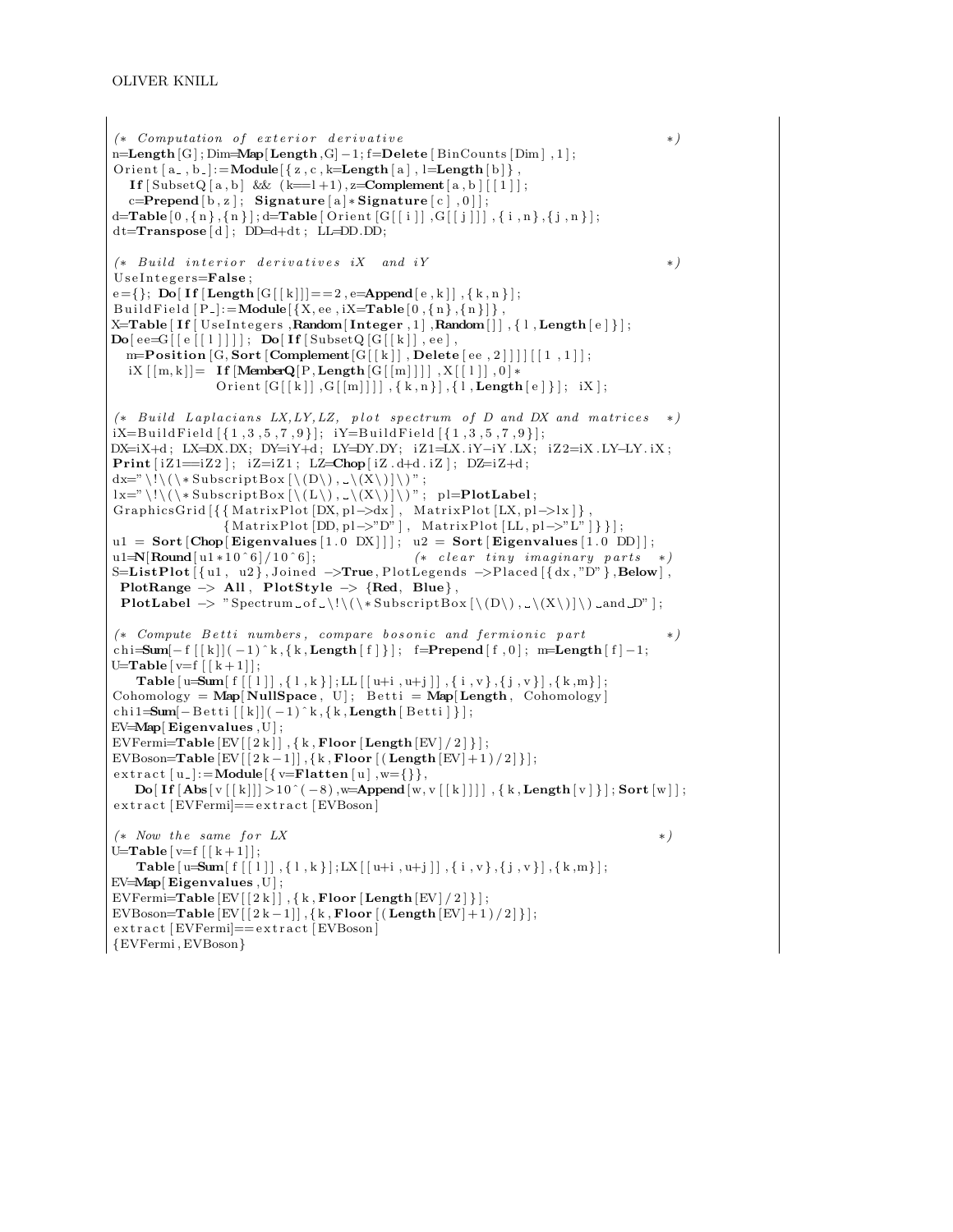$\textbf{Total} [\textbf{Abs}[\textbf{N}] \text{ extract} [\text{EVFermi}] - \text{extract} [\text{EVBoson}]]$ 

```
\text{Cohomology} = \text{Map}[\text{NullSpace}, U]; \text{ Betti} = \text{Map}[\text{Length}, \text{ Cohomology}];\mathtt{chi2}=\hspace{-0.5mm}=\hspace{-0.5mm}\mathrm{\bf Sum}\hspace{-0.5mm}[-\hspace{0.5mm}\text{Betti}\hspace{0.5mm}[\hspace{0.5mm}[{\bf k}]](-1)\hspace{0.5mm}]\hspace{0.5mm}^{\wedge}\hspace{0.5mm}{\rm k}, \hspace{0.5mm}\{\hspace{0.5mm}{\rm k},\hspace{0.5mm}\text{Length}\hspace{0.5mm}[\hspace{0.5mm}\text{Betti}\hspace{0.5mm}]\hspace{0.5mm}\})\hspace{0.5mm};\{\text{chi}, \text{chi1}, \text{chi2}\}
```


✝ ✆

FIGURE 2. The matrices  $D_X, L_X, D, L$  in the case of a random complex. This was produced with the code above.

6.3. And finally, here is the self-contained procedure which does the isospectral deformation of the exterior derivative by deforming  $D'_X = [B_X, D_X]$ . In the case  $i_X = d^*$ , this is the standard Lax isospectral deformation we have seen before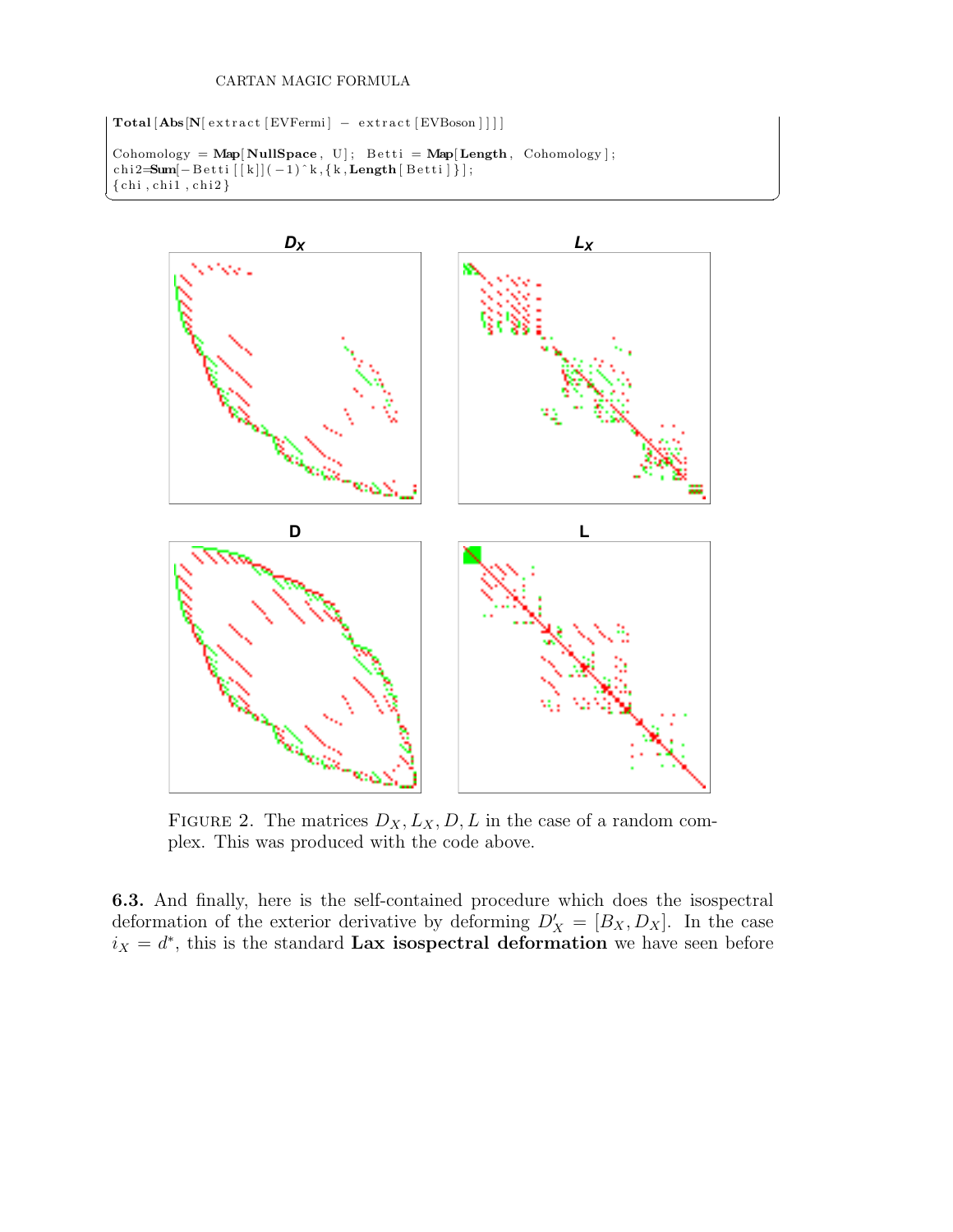[11, 10]. In an other extreme case, when  $X = 0$ , then d is not deformed at all. We still have the inflationary initial decay of d typical for that type of integrable dynamical system. The decay of d means by the Connes formula that there is an expansion of space because if the derivative operator become small, then the distances grow.

```
Generate [A_-] := \textbf{Delete} [Union [Sort [Flatten [Map[Subsets, A], 1]], 1]
R[n_-,m_-]:=Module\{\{A=\{\},X=Range[n],k\},Do[k:=1+Random[Integer,n-1];A=Append [A, Union [RandomChoice [X, k]]], \{m\}; Generate [A]]; G=Sort [R[5, 8]];
n=Length [G]; fv=Delete [BinCounts [Map[Length, G]], 1];
cn=Length [ fv ]; br = {0};Do[ br=Append[ br, Last [ br]+ fv [[k]]], { k, cn } ];
Orient [a_-,b_-]: = Module \{z, c, k=Length [a], l=Length [b],
    If \lceil \text{Subset} \{a, b\} \rceil & (k=1+1), z=\text{Complement}[a, b] \lceil \lceil 1 \rceil ;
    c=Prepend[b,z]; Signature [a]*Signature [c],0];
d=Table [0, {n}, {n}]; d=Table [ Orient [G[[i]], G[[j]]], \{i, n\}, {j, n}\};
dt =Transpose [d]; DD=d+dt; LL=DD.DD;
 UseIntegers=False; e={}; Do[If[Length [G[[k]]]==2, e=Append[e,k]], {k,n}];
BuildField [P_-]:=\text{Module}[\{X, ee, iX=\text{Table}[0, \{n\}, \{n\}]\},X=Table \left[ \text{ If } \left[ \text{ Use} \text{Integers }, \text{Random} \left[ \text{Integer }, 1 \right], \text{Random} \left[ \left[ \right. \right] \right], \left\{ \text{1 }, \text{Length} \left[ \text{e } \right] \right\} \right],\textbf{Do}[\text{ee}=G\text{[[e[[1]]]]}; \text{Do}[\text{If}[\text{Subset}Q\text{G}[[k]]], \text{ee}],m=Position[G, Sort[Complement[G[[k]], Delete[ee, 2]]]][[1, 1]],iX \vert [m, k]] = \textbf{If} [\textbf{MemberQ}[P, \textbf{Length}[G[[m]]]]], X[[1]], 0] *\texttt{Orient}\left[\texttt{G}\!\left[\!\left[\!\left[\,k\,\right]\!\right],\texttt{G}\!\left[\,\left[\,\text{m}\right]\!\right]\right]\right],\,\left\{\,k\,,n\,\right\}\right],\,\left\{\,l\,,\mathbf{Length}\!\left[\,\text{e}\,\right]\,\right\}\right];\;\;\text{iX}\,]\,;iX=B uild Field [\{1,3,5,7,9\}]; iY=B uild Field [\{1,3,5,7,9\}];
DX=iX+d ; LX=DX.DX; DY=iY+d ; LY=DY.DY; iZ=LX. iY−iY .LX; DZ=iZ+d ; LZ=DZ.DZ;
T[A_-] \!:=\! \mathbf{Module}[\{\,n \!\!=\!\! \mathbf{Length}[A]\,\} \,, \mathbf{Table}\, [\, \mathbf{If} \, [\,i \!\mathrel{< =}\! j \,, 0 \,, A\, [\,[\,i \,,j \,]]\,]\,, \{\, i \,, n \,\}\,, \{\,j \,, n \,\}\,]] \,;UT[\{DD_-, br_-\}]:=Module[\{DI=T[DD]\}\,, (* Lower triangular block *)
\textbf{Do}[\textbf{Do}[\textbf{Do}[\textbf{Do}[\textbf{Di}[[\text{br}[[\text{k}]]+i],\text{br}[[\text{k}]]+j]]=0, \{i, \text{br}[[\text{k}+1]]-\text{br}[[\text{k}]]\}]\,{\rm [j \,, br \, [\, [k+1]]-br \, [\, [k \, ] \, ] \, ] \,}, {\rm [k \,, Length \, [\, br \, ]-1 \, ] \,]; D1 \,] \, ;}RuKu[ f _ , x _ , s _]:=Module[{a, b, c, u, v, w, q}, u=s * f[x]; (* Runge Kutta *)
a=x+u/2; v=s*f[a]; b=x+v/2; w=s*f[b]; c=x+w; q=s*f[c]; x+(u+2v+2w+q)/6;
\text{DD}\!\!\!=\!\!\!D\!X;\;\;\mathrm{d}0\!\!=\!\!\!\mathrm{UT}[\{\text{DD, br }\}\,]\,;\;\;\mathrm{e}0\!\!=\!\!\textbf{Conjugate}\left[\,\textbf{Transpose}\left[\,\mathrm{d}0\,\right]\right];M=1000; delta=2/M; u={}; (* Deformation with Runge Kutta *)
\text{Do}[\text{d=UT} \vert \{\text{DD, br } \}\vert; \text{e=Conjugate} \vert \text{Transpose} \vert \text{d} \vert \vert;BB=d−e ; CC=d+e ; MM=CC.CC; b=DD−CC; VV=b . b ;
B=BB+1.0* I *b; f [x_+] := B.x-x.B; DD=RuKu[f, 1.0 DD, delta ];u=Append[u, Total[Abs[Flatten [Chop[d]]]]], {m,M}];
DDX=DD; LLX=DDX.DDX;
 {\rm Total} [\text{Abs}[\text{Flatten}[\text{Chop}[\text{d.d}]]]], \text{Total}[\text{Abs}[\text{Flatten}[\text{Chop}[\text{e.e}]]]]]F[x_+] := \textbf{If } [x == 0, 0, -\textbf{Log}[\textbf{Abs}[x]]]; \quad (*) \text{Plot the size of } d \qquad *)v=M*Table [F [ u [ [ k+1 ] ] ] -F [ u [ [ k ] ] ], { k, Length [u] -1 } ];
ListPlot [v, PlotRange->All]
✝ ✆
```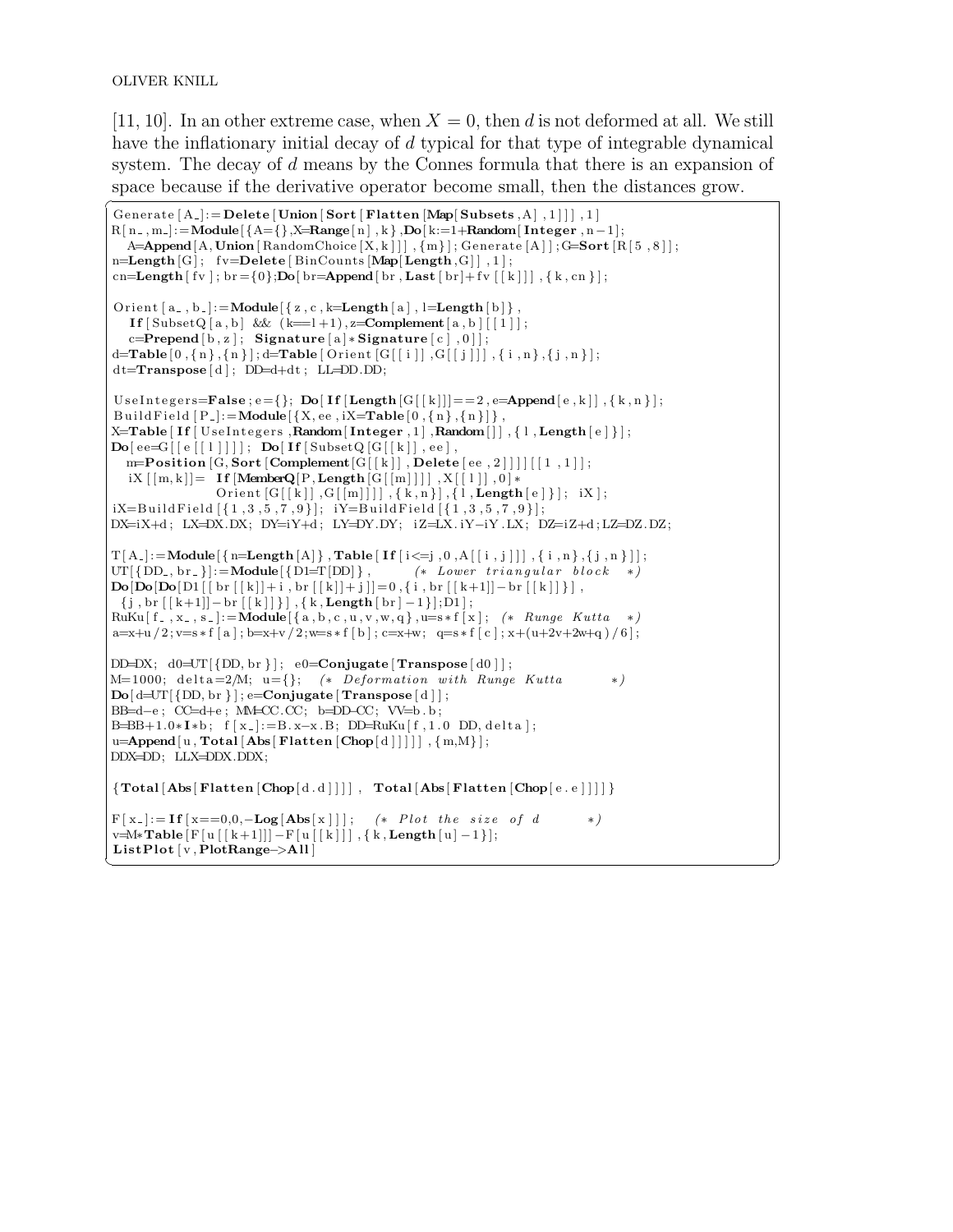

FIGURE 3. The matrices  $D_Z, L_Z, D, L$  in the case of a random complex with f-vector (10, 45, 120, 192, 165, 73, 15, 1). Also this was produced with the code above, where  $Z = [X, Y]$  is the commutator of two random vector fields.

# 7. QUESTIONS

7.1. The operators  $D_X$  and  $L_X$  are not symmetric in general so that complex eigenvalues can appear. In that case, the solution  $\psi(t) = e^{iD_x t} \psi(0)$  can grow exponentially.  $D_X$  still often has real eigenvalues, leading to quasi-periodic solutions as the orbits  $e^{iD_X t}\psi(0)$  form a subgroup of a finite dimensional torus, if the graph is finite. Actually, if  $i_X(k, l) \neq 0$  only for one l, then we implement a deterministic vector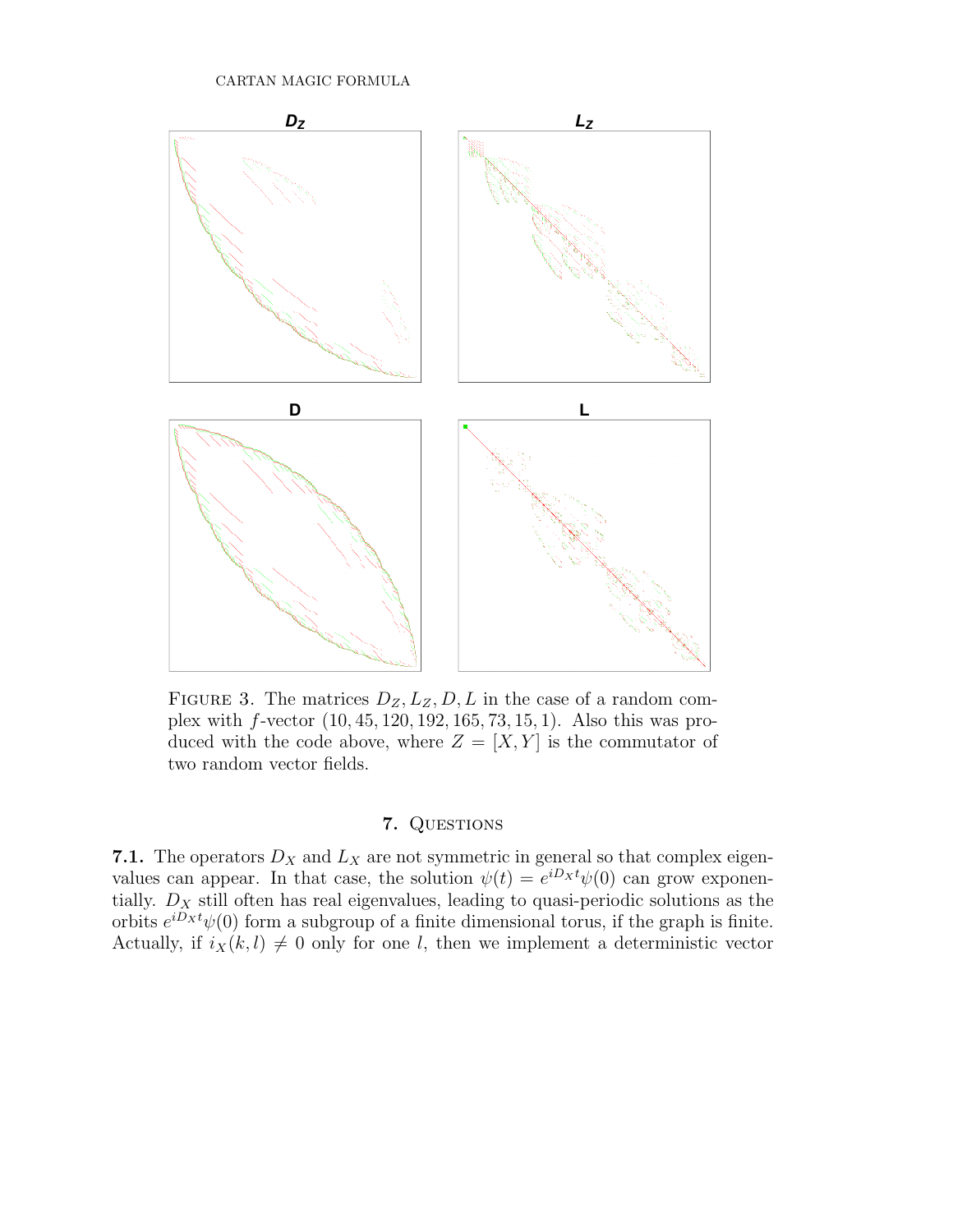field. In that case the eigenvalues of  $L<sub>X</sub>$  often non-negative integers taking values in  $\{0, 1, \ldots, \dim(G) + 1\}$ . We would like to understand the spectrum.

**7.2.** For  $D = i_X + i_X^* + d + d^*$  we have  $D^2 = L_X + L_X^* + L$ . Now, if we average that over all possible vector fields using a measure which is homogeneous, we expect the  $L_X$  to average out and get the wave equation governed by  $L$ . Can one make this more precise and see the wave equation  $f_{tt} = -L$  as an average of deterministic flows  $f_{tt} = -L_X?$ 

7.3. We often integer eigenvalues of  $L_X$  if  $i_X$  has integer values. In small dimensional examples, we can compute general formulas for the eigenvalues but integer eigenvalues also often appear for large random simplicial complexes. Under which conditions does  $L_X$  have integer eigenvalues?

7.4. The eigenvalues of  $L_X$  are most of the time real if the entries of  $I_X$  are nonnegative multiplies of  $d^*$ . They can become imaginary in general, if the signs are changed. Can we find conditions which assures a real spectrum?

### **REFERENCES**

- [1] R. Abraham, J.E. Marsden, and T. Ratiu. Manifolds, Tensor Analysis and Applications. Applied Mathematical Sciences, 75. Springer Verlag, New York etc., second edition, 1988.
- [2] C. Blatter. Analysis III, volume 153 of Heidelberger Taschenbuecher. Springer Verlag, 1974.
- [3] A. Chapman and M. Mesbahi. Advection on graphs. In 2011 IEE Conference on Decision and Control of European Control Conference, 2011.
- [4] H.L. Cycon, R.G.Froese, W.Kirsch, and B.Simon. Schrödinger Operators—with Application to Quantum Mechanics and Global Geometry. Springer-Verlag, 1987.
- [5] E. Cartan. Riemannian Geometry in an Orthogonal Frame. World Scientific, 2001. Lectures delivered at the Sorbonne in 1926-1927, translated by Vladislav V. Goldberg.
- [6] C.H. Edwards. Advanced Calculus of Several Variables. Academic Press, 1973.
- [7] R. Forman. Combinatorial differential topology and geometry. New Perspectives in Geometric Combinatorics, 38, 1999.
- [8] T. Frankel. The Geometry of Physics. Cambridge University Press, second edition edition, 2004. An introduction.
- [9] O. Knill. The McKean-Singer Formula in Graph Theory. http://arxiv.org/abs/1301.1408, 2012.
- [10] O. Knill. An integrable evolution equation in geometry. http://arxiv.org/abs/1306.0060, 2013.
- [11] O. Knill. Isospectral deformations of the Dirac operator. http://arxiv.org/abs/1306.5597, 2013.
- [12] O. Knill. Differential equations on graphs (HCRP project with Annie Rak). http://www.math.harvard.edu/knill/pde/pde.pdf, 2016.
- [13] O. Knill. The amazing world of simplicial complexes. https://arxiv.org/abs/1804.08211, 2018.